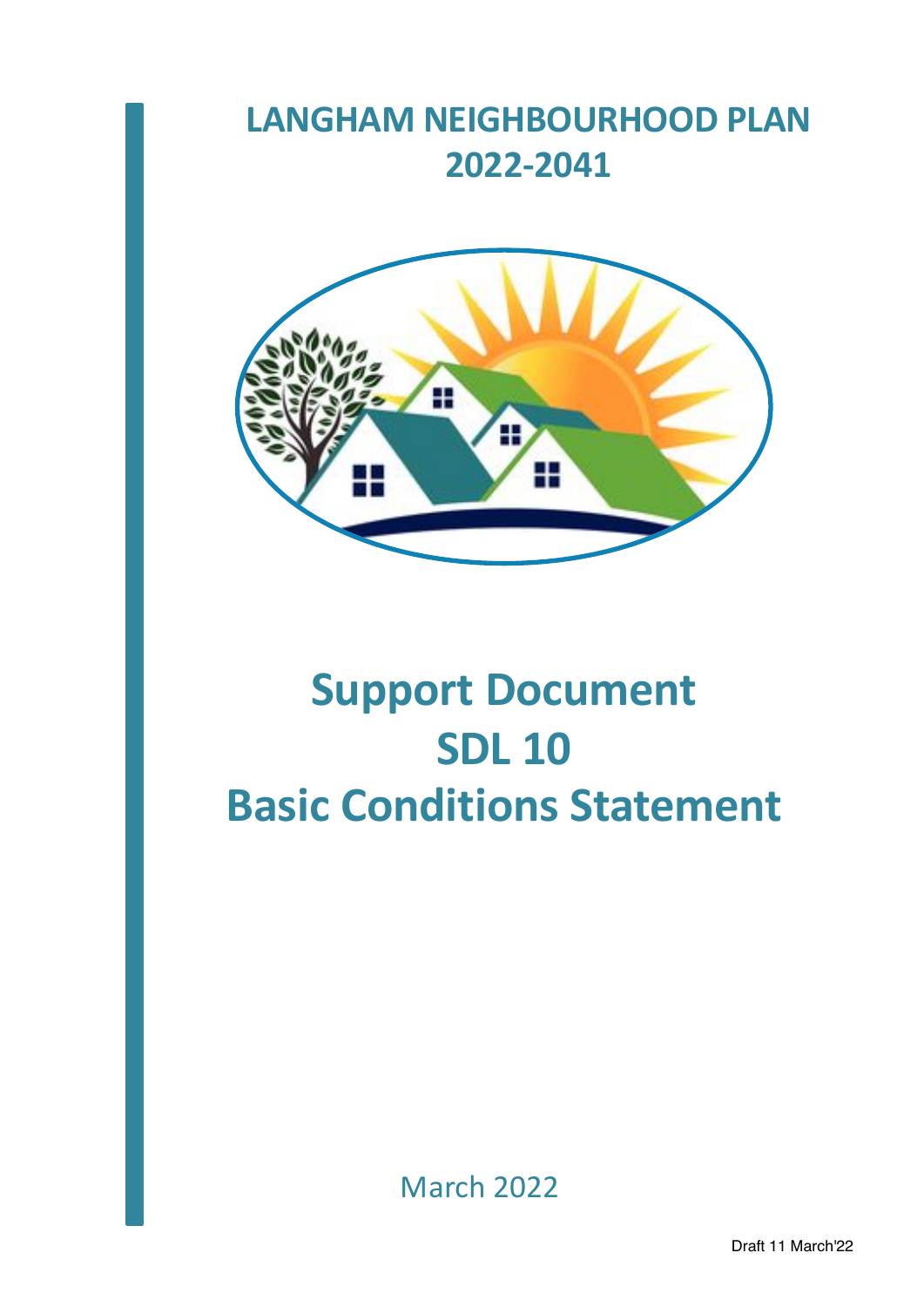# **CONTENTS**

| <b>Summary of Basic Conditions Statement</b>                                     | $\mathbf 2$    |
|----------------------------------------------------------------------------------|----------------|
| 1. Introduction                                                                  | 5              |
| 2. Lega I Requirements                                                           | 5              |
| <b>3. Basic Conditions</b>                                                       | 6              |
| 4. Basic Conditions (a) & (e)<br>Having regard to national policies and strategy | $\overline{7}$ |
| 5. Basic Condition (d)<br><b>Achieving Sustainable development</b>               | 8              |
| <b>Table LNP Policies w.r.t National &amp; Local Policies</b>                    | 10             |
| 6. Basic Condition (f)<br>Compatibility with EU & domestic obligations           | 14             |
| 7. Basic Conditions(g)<br><b>Prescribed Matters</b>                              | 15             |
| 8. Basic Conditions (b) & (c)<br><b>Historic Buildings and Conservation Area</b> | 15             |
| Table 2 LNP Objectives & Policies w.r.t. NPPF objectives                         |                |
| <b>Signatories from Langham Parish Council</b>                                   | 21             |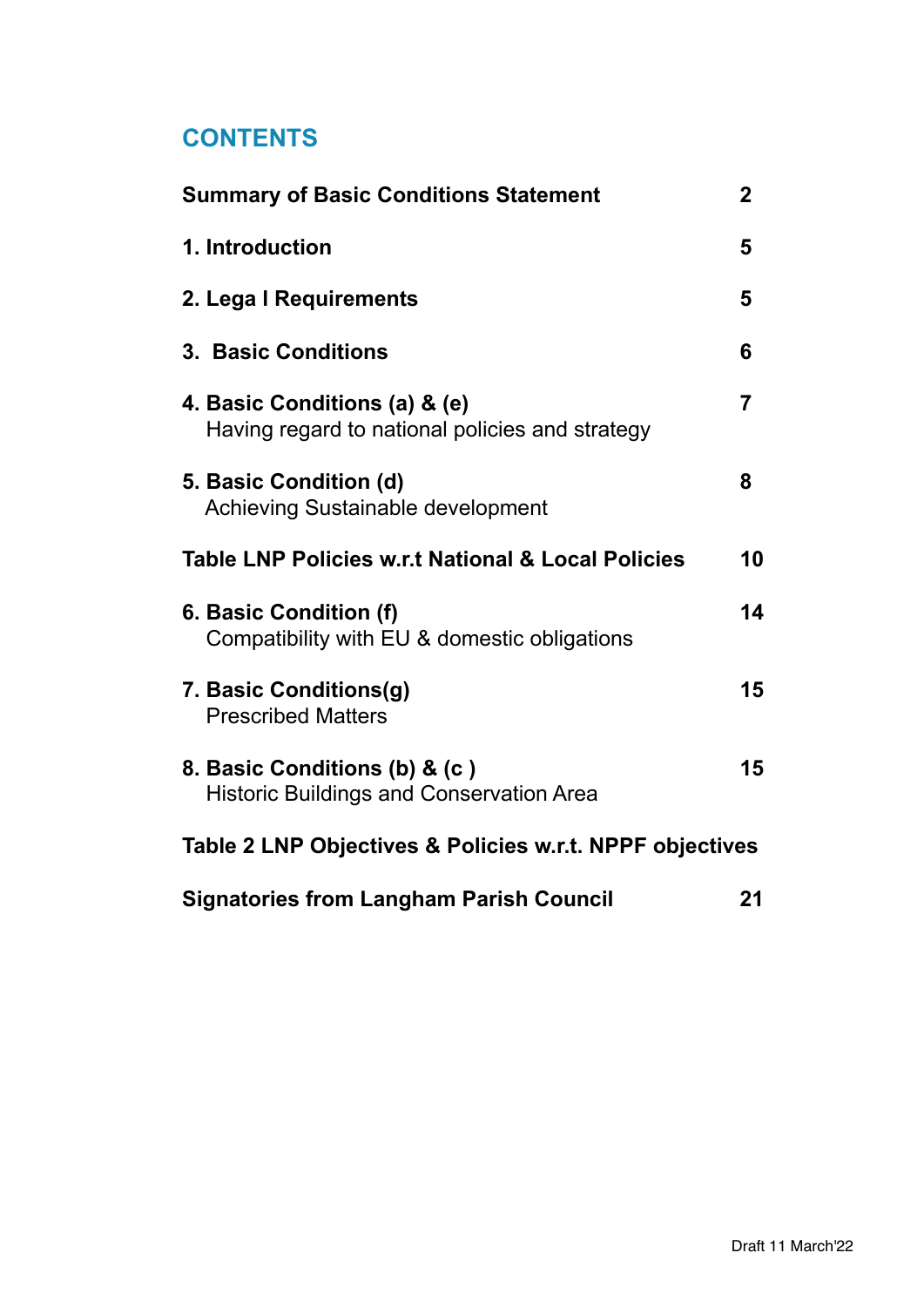#### **Summary of Basic Conditions Statement for Langham Neighbourhood Plan 2022**.

#### **Legal Requirements**

- 1.1 This Statement has been prepared by Langham Parish Council to accompany its submission to the local planning authority of Rutland County Council of the 2022 Langham Neighbourhood Development Plan ("the Neighbourhood Plan") under Regulation 15 of the Neighbourhood Planning (General) Regulations 2012 ("the Regulations").
- 1.2 The Neighbourhood Plan has been prepared by the Parish Council of Langham, a qualifying body, for the Neighbourhood Area covering the Parish of Langham and defined by the parish boundaries as designated by Rutland County Council in December 2015. This LNP replaces the 2017 LNP.
- 1.3 The policies described in the Neighbourhood Plan relate to the development and use of land in the designated Neighbourhood Area only. The plan period of the Neighbourhood Plan is from 2022 to 2041and it does not contain policies relating to excluded development in accordance with the Regulations.
- 1.4 The Statement addresses each of the four 'basic conditions' required of the Regulations and explains how the Neighbourhood Plan meets the requirements of paragraph 8 of Schedule 4B to the 1990 Town & Country Planning Act.
- 1.5 The Regulations state that a Neighbourhood Plan will be considered to have met the basic conditions if,
	- Having regard to national policies and advice contained in guidance issued by the Secretary of State, it is appropriate to make the neighbourhood development plan;
	- The making of the neighbourhood development plan contributes to the achievement of sustainable development;
	- The making of the neighbourhood development plan is in general conformity with the strategic policies contained in the development plan for the area of the authority (or any part of that area);
	- The making of the neighbourhood development plan does not breach, and is otherwise compatible with, EU obligations.

#### **2. Introduction and Background**

2.1 The 2017 Langham Neighbourhood Plan was produced by the community of Langham.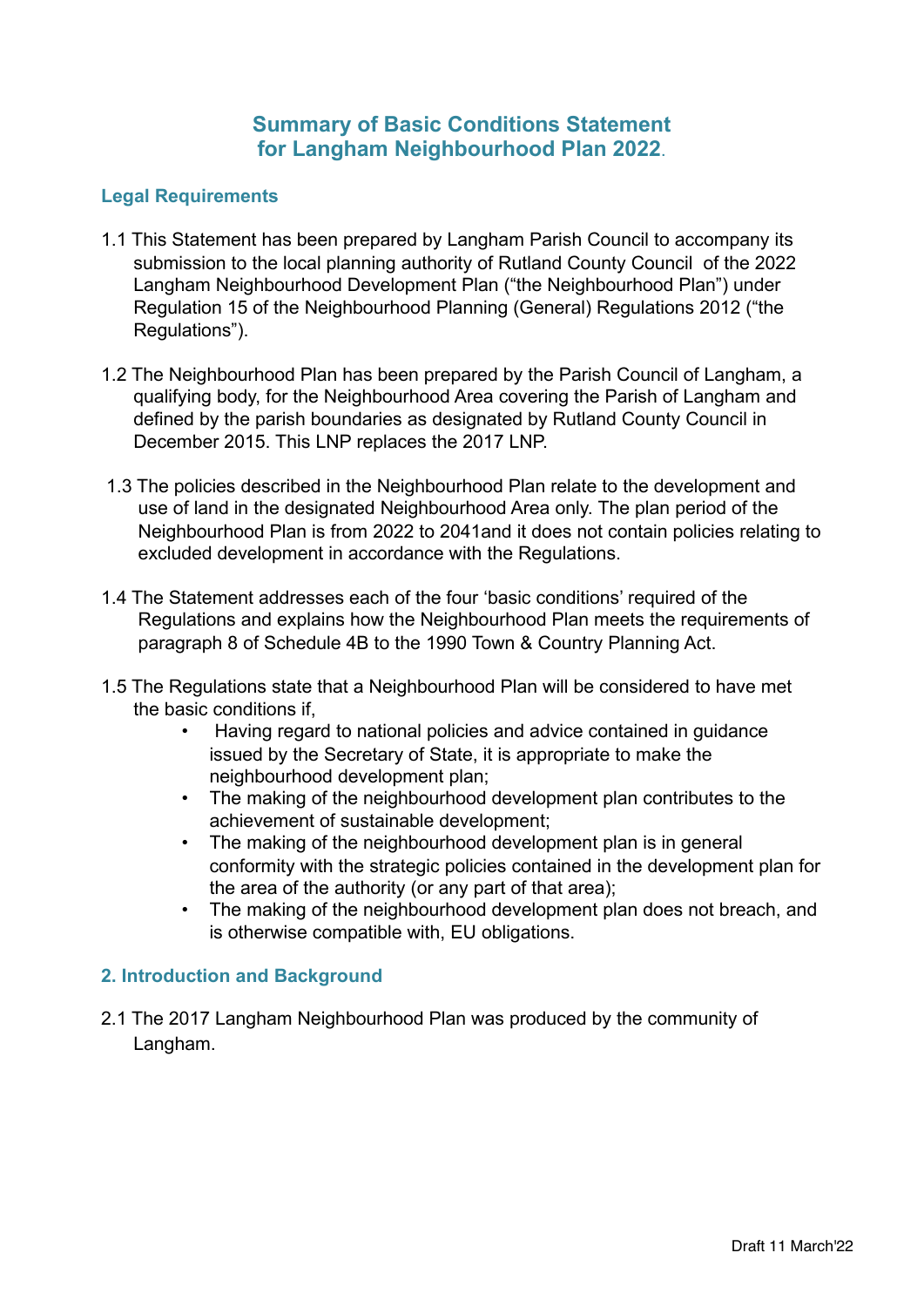2.2 Towards the end of 2019 it was decided to review, renew and amend this document for the following reasons:

- The 2017 LNP would need to be reviewed in 2022 at its five year anniversary, so work needed to start in 2019 to achieve this;
- Rutland County Council was working on its emerging Local Plan for 2021 as its Core Strategy 2011 was very out of date
- The NPPF and government legislation had changed with more emphasis placed on climate change, biodiversity, design and wellbeing.
- 2.3 A small Steering Group led the project under the authority of Langham Parish Council and engaged the community throughout, both as contributors to the writing of the plan, and as reviewers of progress.
- 2.4 The draft of the 2022 LNP and its support documents were sent to the community and stakeholders for review on  $1<sup>st</sup>$  December 2021 – with comments received back by 30<sup>th</sup> January 2022, and incorporated in minor amendments to the document.
- 2.5 RCC informed the Steering Group that an SEA was required.
- 2.6 The SEA, along with the LNP and Support document, the Basic Conditions Statement and the Public Consultation Report were sent to RCC on Monday 14<sup>th</sup> March 2022.

#### **3. Conformity with National Planning Policy**

- 3.1 The Neighbourhood Plan has been prepared with regard to national policies as set out in the National Planning Policy Framework (NPPF) of April 2012, reviewed July 2021. It is also mindful of the National Planning Practice Guidance (NPPG) published by the Government in April 2014 in respect of formulating neighbourhood plans. All Policies align to National Policies as detailed in this document.
- 3.2 Set out in Table 1 in the main text is detail of alignment to policies in the NPPF 2021.

#### **4. General conformity with the strategic Policies of Rutland County Council**

- 4.1 The development plan for Rutland comprises two documents the Core Strategy 2011 and the Site Allocations and Policy Development Plan (SAPDP) 2014.There is an emerging new Rutland Local Plan, and reference has also been made to the pre-submission draft 2021 of this plan
- 4.2 The Neighbourhood Plan has been prepared to ensure its general conformity with the development plan for Rutland and that alignment is detailed in Table 1 in the body of this document.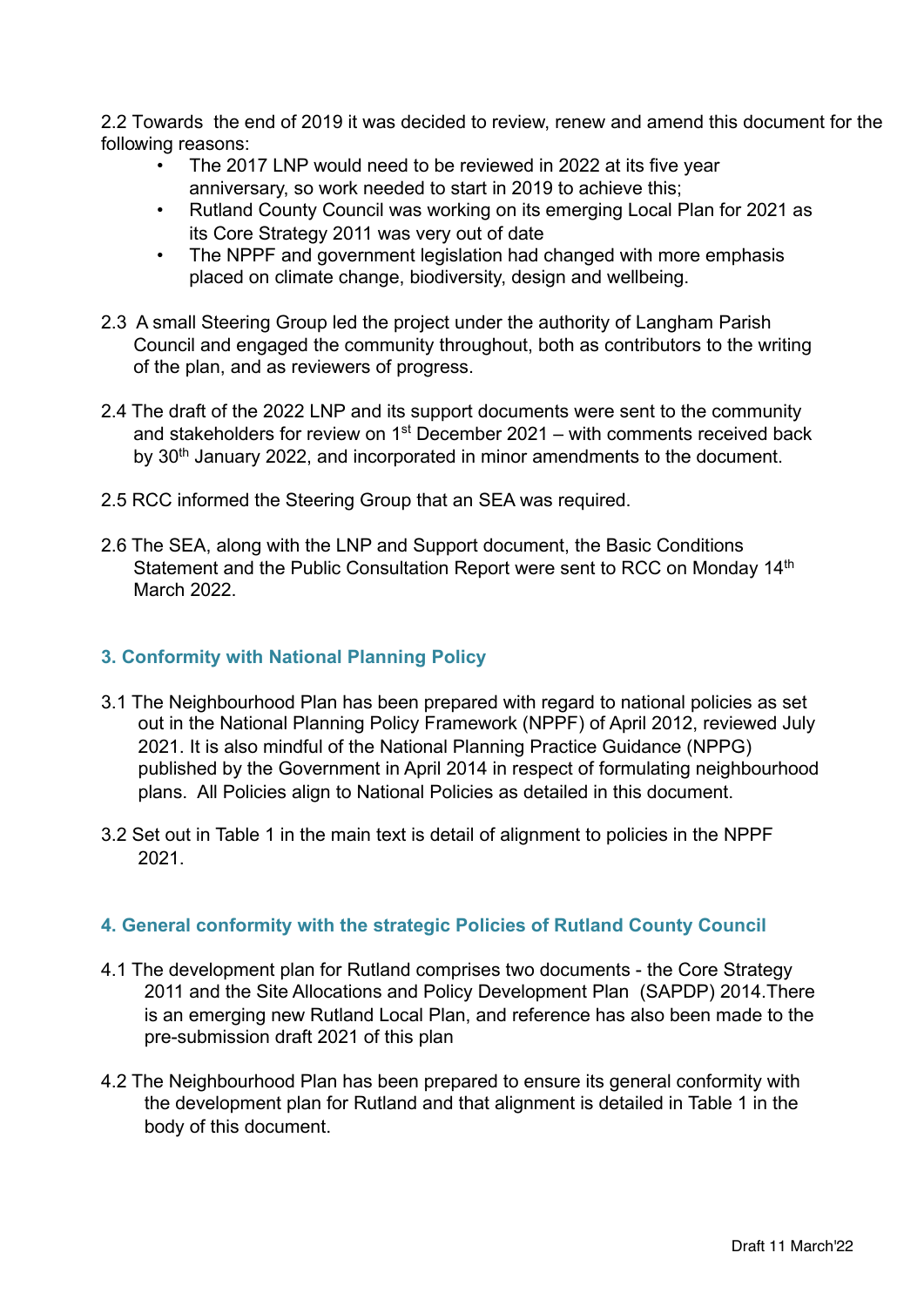#### **5. Contribution to Achieving Sustainable Development**

- 5.1 A Sustainability Appraisal has been undertaken at the instruction of Rutland County Council because sites have been allocated for development in the Langham Neighbourhood Plan.
- 5.2 The SEA describes how the policies of the LNP deliver sustainable development through the seven Key Assessment Criteria for Sustainable Development and shows that the Langham Neighbourhood Plan delivers Sustainable Development through its policies.

#### **6. Compatibility with EU Obligations and legislation**

- 6.1 The Langham Neighbourhood Plan has regard to the fundamental rights and freedoms guaranteed under the European Convention on Human Rights and complies with the Human Rights Act.
- 6.2 The Neighbourhood Area is not in close proximity to any European designated nature sites so does not require an Appropriate Assessment under the EU Habitats Regulations.

*It is a legal requirement that Langham Parish Council submit this statement. It confirms that the submitted Langham Neighbourhood Plan 2022 meets the basic conditions required of a neighbourhood plan as defined in current neighbourhood planning legislation.*

*This statement was approved at a meeting of the Langham Parish Council held in March 2022 to accompany the draft LNP2022 and support documents, the SEA and the statement of public consultation in support document SDL2 'Public Consultation Report.*

Prendes Palm

**Signed:…………………………………………….. Date:11 March 2022**

Brenda Palmer Chair of Langham Parish Council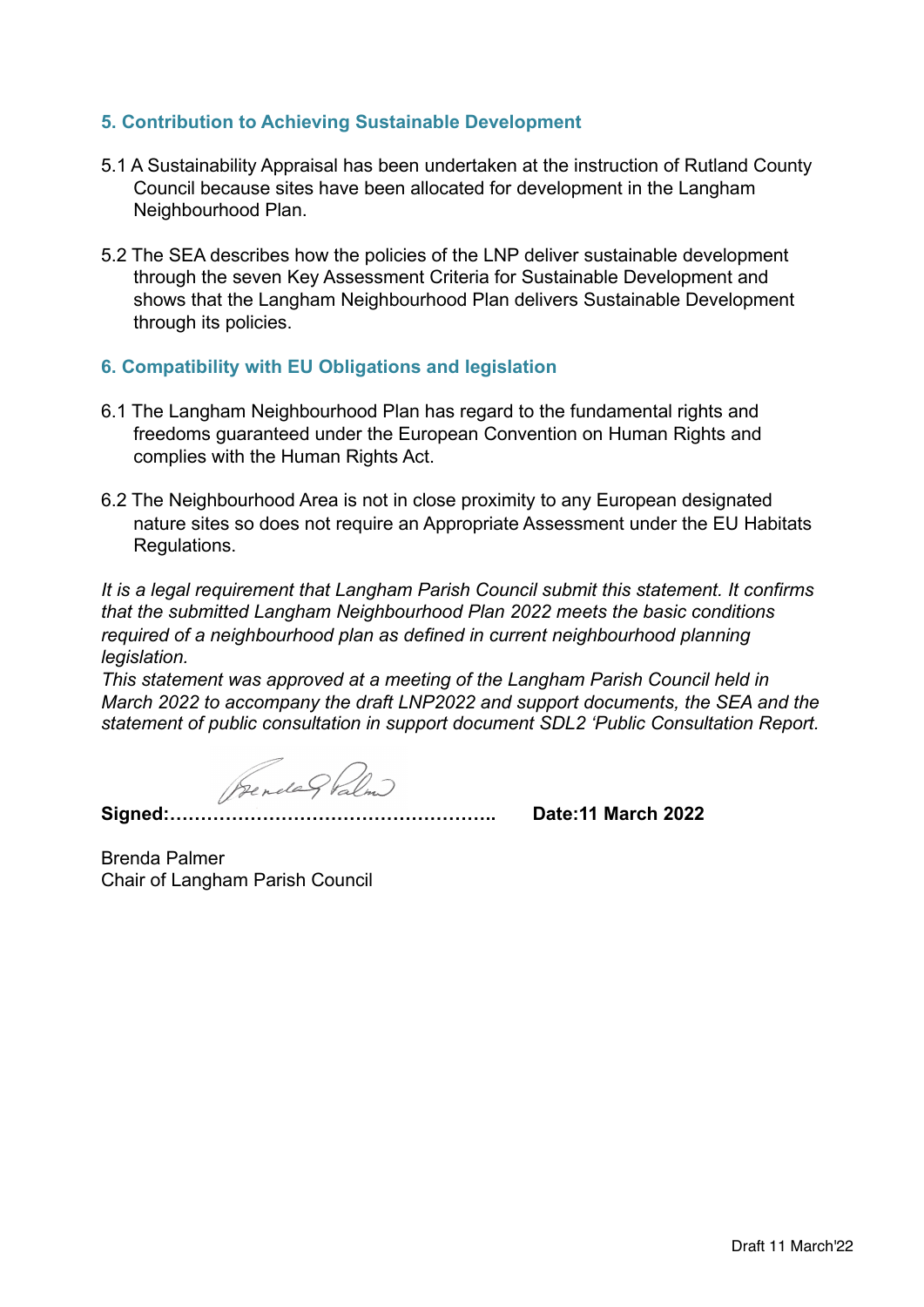## **1. Introduction**

- 1.1 When submitting a Neighbourhood Plan to the Local Authority (in this case Rutland County Council), it is a requirement that the Plan be accompanied by a number of supporting documents. One of these is commonly referred to as the 'Basic Conditions Statement'. Only a Neighbourhood Plan that meets each of the basic conditions can be put to referendum and if successful be used to assist in the determination of planning applications.
- 1.2This Basic Conditions Statement is prepared for use by Rutland County Council and the Independent Planning Examiner, to assist in making this assessment about the basic conditions.

## **2. Legal Requirements**

- **2.1 Legal Requirements:** The Neighbourhood Plan is compliant with The Planning and Compulsory Purchase Act 2004 38A (1) & (2) and 38B (a)-(c) in so far as it does not deal with any form of compulsory purchase
- **2.2 Qualifying Body:** The Langham Neighbourhood Plan is being submitted by a qualifying body – Langham Parish Council. Langham Parish Council was confirmed as a qualifying body by Rutland County Council on December 2015 when the Langham Neighbourhood Plan Area was designated.
- **2.3 A Neighbourhood Development Plan:** The Langham Neighbourhood Plan is a neighbourhood development plan. It relates to planning matters (the use and development of land) and has been prepared in accordance with the statutory requirements and processes set out in the Town and Country Planning Act 1990 (as amended by the Localism Act 2011) and the Neighbourhood Planning Regulations 2012.
- **2.4 The time-period covered:** The Langham Neighbourhood Plan states the time-period for which it is to have effect is from 2022-2041, a period of 19 years.
- **2.5 Excluded Development:** The Langham Neighbourhood Plan policies do not relate to excluded development. It does not deal with County Matters (mineral extraction and waste development), nationally significant infrastructure or any other matters set out in Section 61K of the Town and Country Planning Act 1990.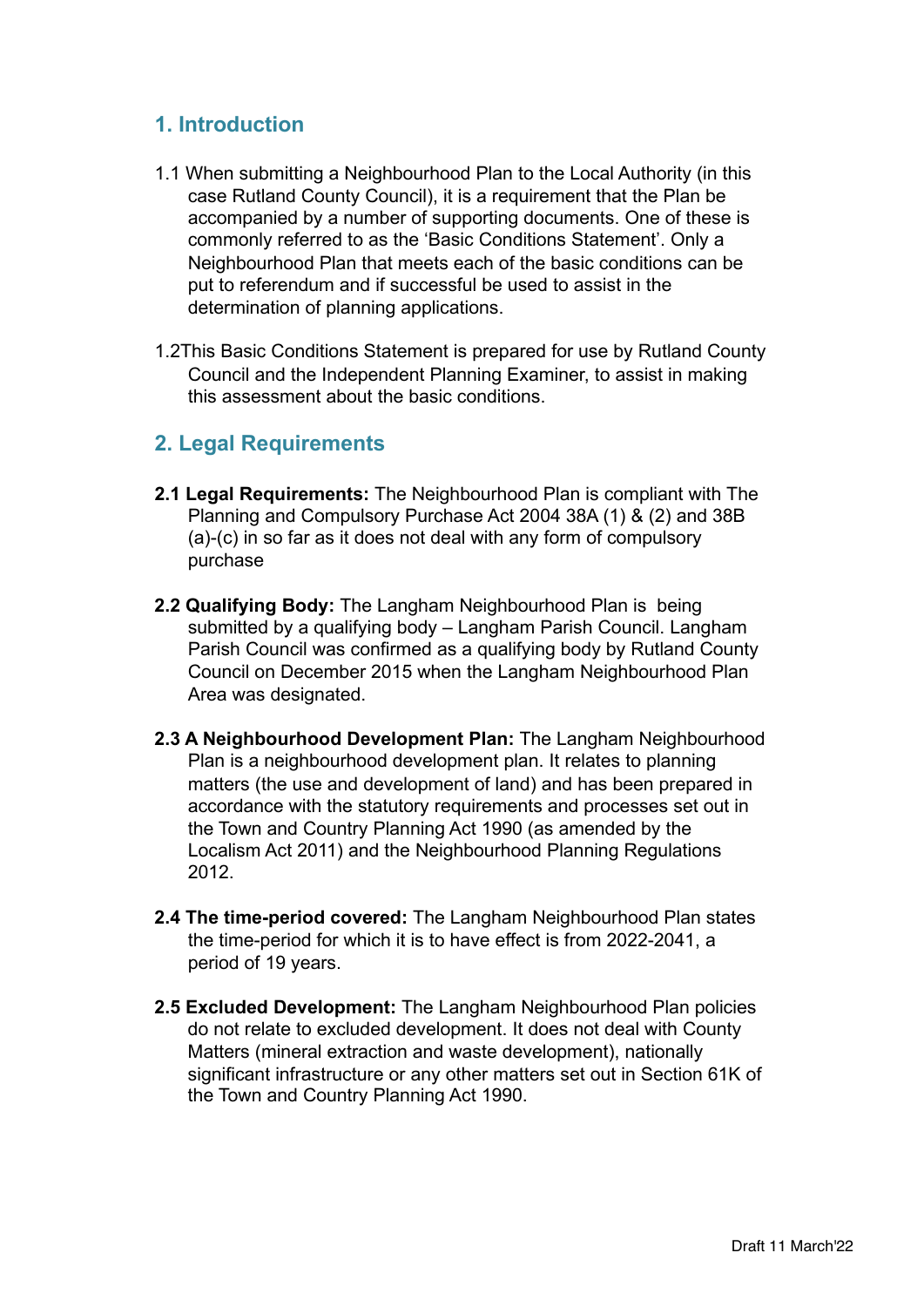**2.6 Area of the Neighbourhood Plan:** The Langham Neighbourhood Plan relates to the Langham Parish Council's Neighbourhood Area and to no other area. There are no other Neighbourhood Plans in place relating to that Neighbourhood Area except the 2017 Langham Neighbourhood Plan which the present plan is updating and reviewing.

# **3. Basic Conditions**

3.1 Paragraph 8(2) of Schedule 4B in the Town and Country Planning Act 1990 (as amended by Schedule 10 of the Localism Act 2011) sets out a series of requirements that Neighbourhood Plans must meet. These 'basic conditions' are set out below:

A draft Plan meets the basic conditions if –

- a) Having regard to national policies and advice contained in guidance issued by the Secretary of State, it is appropriate to make the plan (see below).
- b) Having special regard to the desirability of preserving any listed building or its setting or any features of special architectural or historic interest that it possesses, it is appropriate to make the order (applies in relation to a Listed Building only insofar as the order grants planning permission for development that affects the building or its setting.
- c) Having special regard to the desirability of preserving or enhancing the character or appearance of the Conservation Area it is appropriate to make the order (applies in relation to Conservation Areas only) insofar as the order grants planning permission for development in relation to

buildings or land in the area.

- d) The making of the Plan contributes to the achievement of sustainable development (see below)
- e) The making of the Plan is in general conformity with the strategic policies contained in the development plan for the area of the authority (or any part of that area). (see below)
- f) The making of the Plan does not breach and is otherwise compatible with EU obligations (see below) and,
- g) Prescribed conditions are met in relation to the plan and prescribed matters have been complied with, in connection with the proposal for the plan (see below)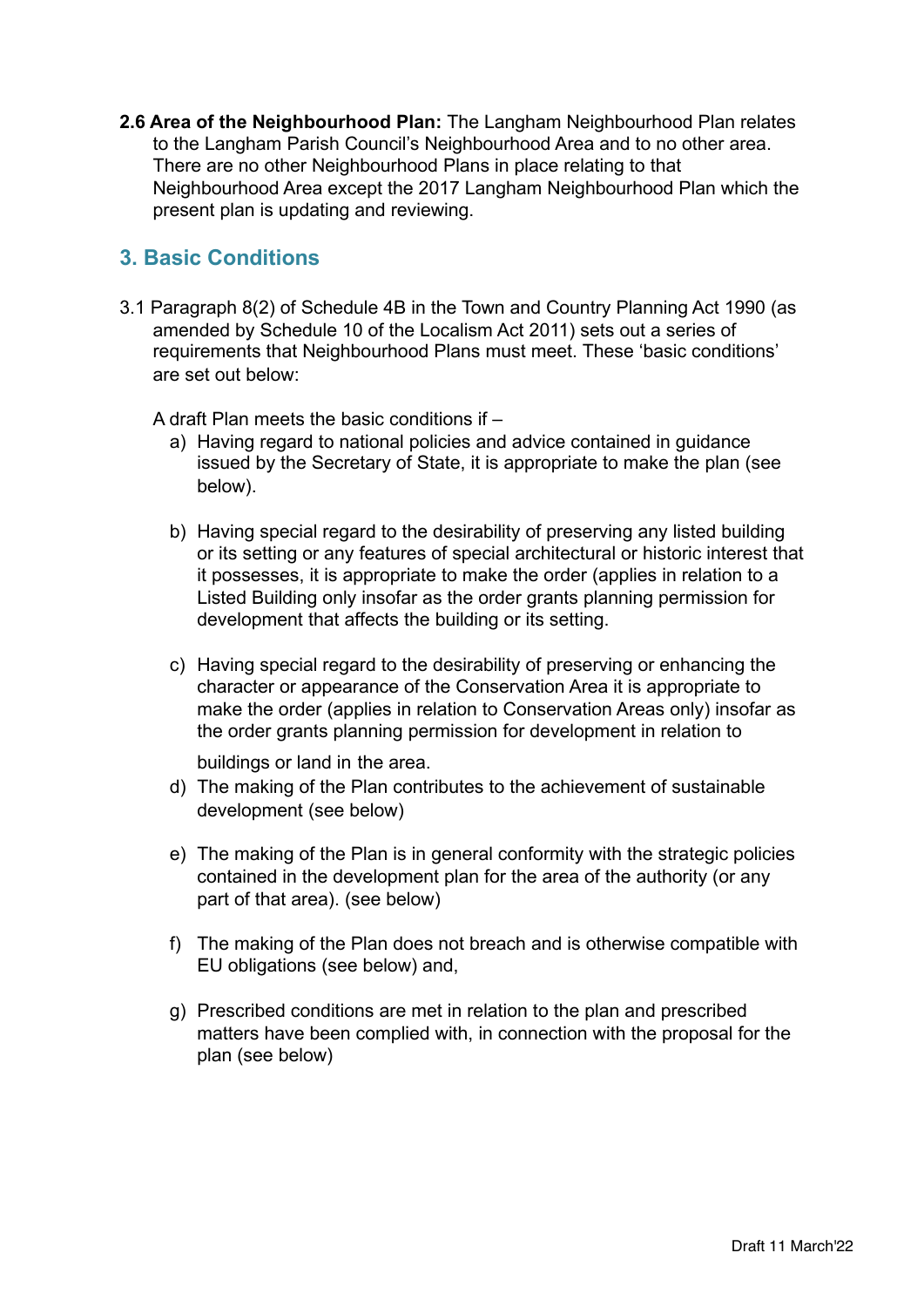## **4, Basic Conditions (a) and(e) - Having regard to National Policies and Advice and conformity with strategic policies in the development plan**

- 4.1 The following table provides an appraisal of the extent to which the Langham Neighbourhood Plan has regard to national policy and is in general conformity with strategic local policy.
- 4.2 The Langham Neighbourhood Plan (LNP) policies were drafted to be in conformity with the National Planning Policy Framework published in February 2019 and reviewed in 2021. The table below assesses the degree of regard that the LNP policies have had to NPPF 2021 (Column B)
- 4.3 During the production of the Neighbourhood Plan, the strategic policies for the area were under-going revision as the Adopted Policies were becoming quite out of date and there was a delay in producing the new Rutland Local Plan. The Rutland Core Strategy was adopted in 2011 the same year that the Locality Act was introduced and also before either of the National Planning Frameworks were published. An additional local planning document was added in the form of the Site Allocations and Policies Development Plan Document (SAPDP) 2014 which did reflect the first NPPF published in March 2012 and the 2011 Localism Act.
- 4.4 Therefore there are limited policies in the 2011 Core Strategy that are contemporary with this 2022 LNP.
- 4.5 A further assessment has been carried out in respect of the policies contained in the Core Strategy 2011, the SAPDP 2014 and pre-submission draft of the Ruland Local Plan 2021(Column E).
- 4.6 At the time of submitting this Neighbourhood Plan policies of the emerging Rutland Local Plan are still in the relatively early stages although it is expected than many of the policies in that document will remain much the same as in the pre-submission version of 2021.
- 4.7 Therefore the Policies contained within the Langham Neighbourhood Plan have been assessed for their conformity against the existing 2011 Core Strategy and the 2014 SAPDP. Due to the timing of the emerging new Rutland Local Plan the LNP Policies have also been assessed against some of the policies in the pre-submission draft of the Rutland Local Plan 2021.
- 4.8 In summary, the appraisal demonstrates that the Langham Neighbourhood Plan has had appropriate regard to, and is in general conformity with, both national and strategic policy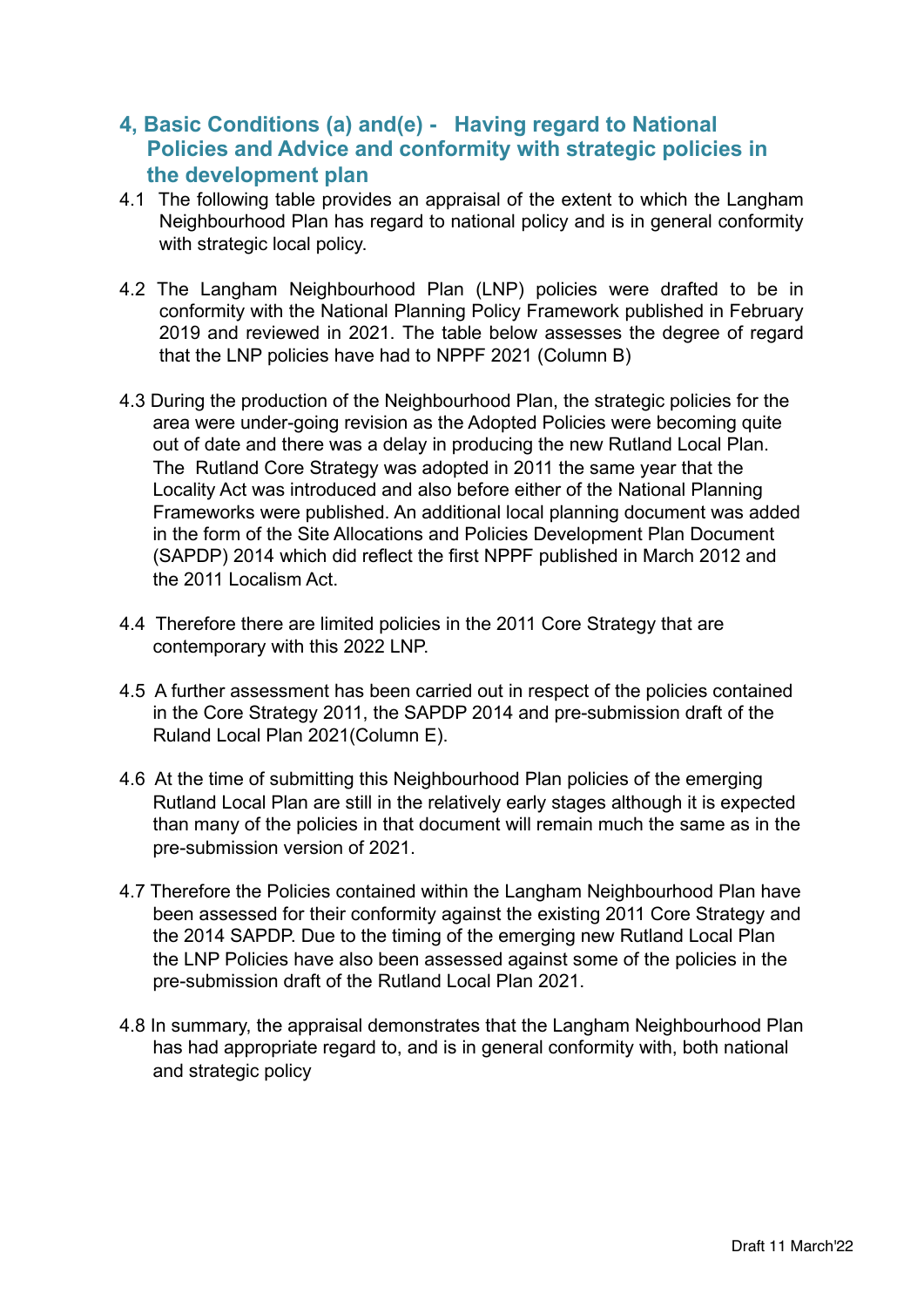# **5. Basic Condition (d) - Achieving Sustainable Development**

- 5.1 The NPPF 2021 states that the purpose of the planning system is to contribute to the achievement of sustainable development. At a very high level the objective of sustainable development can be summarised as meeting the needs of the present without compromising the ability of future generations to meet their own needs. The appraisal of the Langham Neighbourhood Plan policies against NPPF policies presented above demonstrates how polices in the Neighbourhood Plan comply with the NPPF and therefore deliver sustainable development.
- 5.2. The NPPF states that the planning system has three overarching objectives which are interdependent and need to be pursued in mutually supportive ways so that opportunities can be taken to secure net gains across each of the different objectives:
	- Economic
	- **Social**
	- **Environmental**
- 5.3 These objectives give rise to the need for the planning system to perform a number of roles as defined by the NPPF and set out below.
- 5.4 The objectives and policies contained within the Langham Neighbourhood Plan contribute towards each of these three objectives and cumulatively contribute to the achievement of sustainable development. How they achieve this is summarised below, Unsurprisingly, there is a degree of cross-over between policies and many contribute to more than one of the sustainable development objectives e.g. policies BD1 and BD2 which look at building design and layout which contributes to both social and environmental objectives.
- 5.5 The plan has been formulated with Sustainable Development at its heart. The community exhibition in 2020, sought to establish the vision and highlight key issues; the exhibition material grouped draft objectives under 5 clear headings:
	- Sustainable Growth
	- Building Design
	- Cultural Heritage
	- Rural Setting
	- Village Character

These grouping were designed to address one, some or all of these 3 overarching objectives.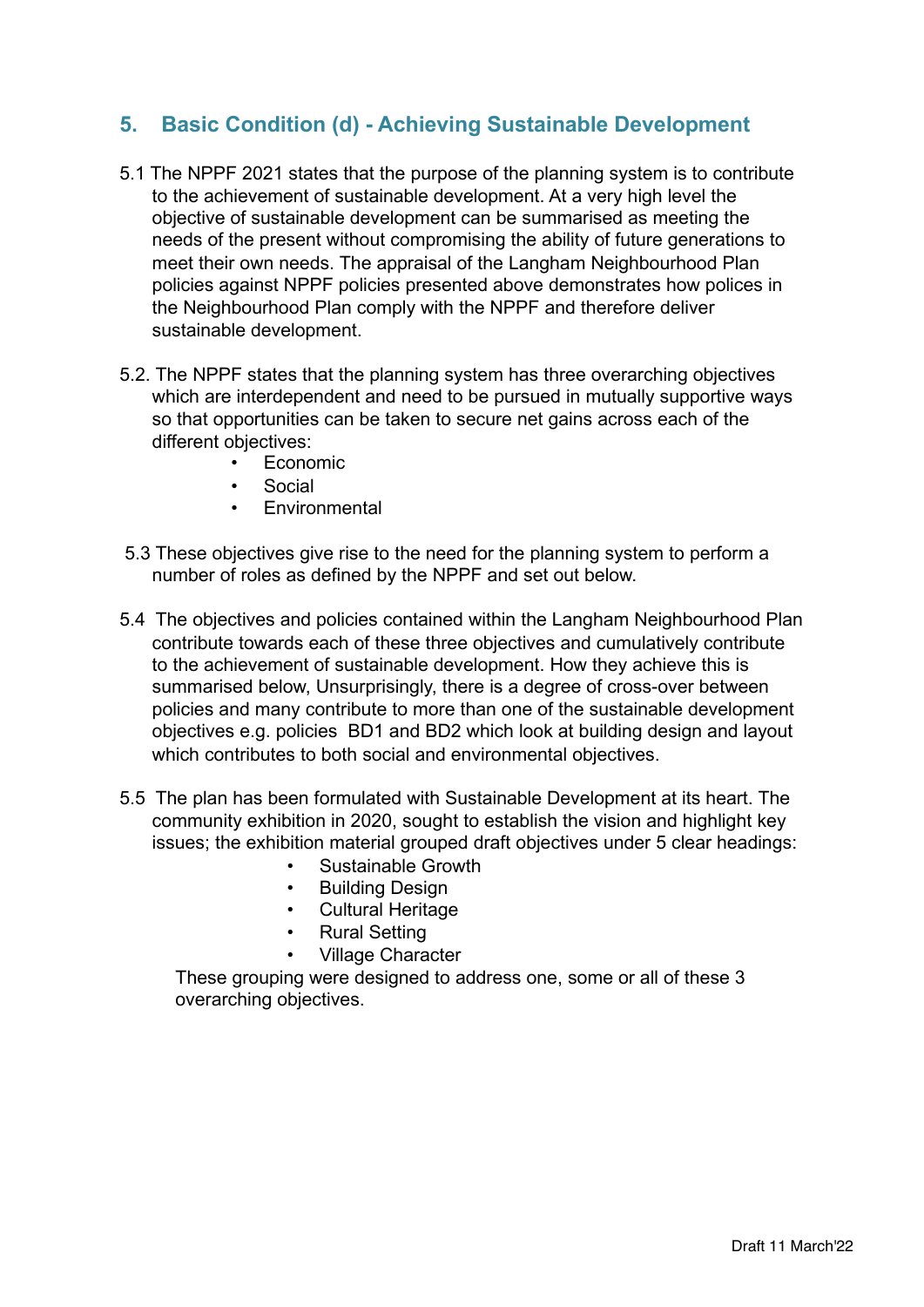# **Table 1: LNP Policies and National and Local Policies**

| 2022 Langham Neighbourhood                      | <b>NPPF 2021 Policies</b>                      | <b>Rutland Core Strategy 2011</b>                       | <b>Rutland SAPDP 2014 Policies</b>                      |
|-------------------------------------------------|------------------------------------------------|---------------------------------------------------------|---------------------------------------------------------|
| <b>Plan Policies</b>                            |                                                | <b>Policies</b>                                         |                                                         |
| <b>Policy SG1: Housing Allocation</b>           | Para 5 Delivering a sufficient supply of       | CS1 Sustainable Development Principles                  |                                                         |
|                                                 | homes                                          | CS3 The Settlement Hierarchy                            |                                                         |
|                                                 | Para 6 Building a strong and competitive       | CS9 Provisions & Distribution of New                    |                                                         |
|                                                 | economy                                        | Housing                                                 |                                                         |
| <b>Policy SG2a: Meeting Housing Needs</b>       | Para 5 Delivering a sufficient supply of       | CS1 Sustainable Development Principles                  | SP9 Affordable Housing                                  |
|                                                 | homes                                          | <b>CS2 Spatial Strategy</b>                             |                                                         |
|                                                 | Para 6 Building a strong and competitive       | <b>CS4The Location of Development</b>                   |                                                         |
|                                                 | economy                                        | <b>CS7 Delivering Socially Inclusive</b><br>Communities |                                                         |
|                                                 |                                                | <b>CS10 Gypsies and Travellers</b>                      |                                                         |
| Policy SG2b: Gypsy and Traveller Sites          | Para 5 Delivering a sufficient supply of       | <b>CS7 Delivering Socially Inclusive</b>                | SP8Mobile Homes and Residential Caravans                |
|                                                 | homes                                          | Communities                                             | SP9 Affordable housing                                  |
|                                                 |                                                | CS10 Housing Density & Mix                              |                                                         |
|                                                 |                                                | <b>CS12Gypsies and Travellers</b>                       |                                                         |
| <b>Policy SG3: Site Allocation</b>              | Para 5 Delivering a sufficient supply of       | CS1 Sustainable Development Principles                  | SP1 Presumption in Favour of Sustainable                |
|                                                 | homes                                          | <b>CS2 The Spatial Strategy</b>                         | Development                                             |
|                                                 | Para 11 Making effective use of land           | CS4 The Location of Development                         | SP2 Sites for Residential Development                   |
|                                                 |                                                | CS9 Provisions & Distribution of New                    | SP5 Built Development in Towns & Villages               |
|                                                 |                                                | Housing                                                 | SP15 Design and Amenity                                 |
| <b>Policy SG4: Reducing Flood Risk</b>          |                                                | CS1 Sustainable Development Principles                  | SP21Important Open Spaces & Frontages                   |
|                                                 | Para 8 Promoting healthy & safe<br>communities | CS19 Promoting Good Design                              | SP1 Presumption in Favour of Sustainable<br>Development |
|                                                 | Para 11 Making effective use of land           |                                                         |                                                         |
|                                                 | Para 14 Meeting the challenge of climate       |                                                         |                                                         |
|                                                 | change, flooding etc                           |                                                         |                                                         |
| <b>Policy BD1: Buildings and Materials</b>      | Para 12 Achieving well-designed places         | CS1 Sustainable Development Principles                  | <b>SP15 Design and Amenity</b>                          |
|                                                 | Para 16 Conserving & enhancing historic        | CS2 The Spatial Strategy                                |                                                         |
|                                                 | lenvironment                                   | CS19 Promoting Good Design                              |                                                         |
| <b>Policy BD2: Housing Density &amp; Layout</b> | Para 5 Delivering a sufficient supply of       | CS10 Housing Density and Mix                            | <b>SP15 Design and Amenity</b>                          |
|                                                 | homes                                          | CS23 Green Infrastructure, Open Space,                  | SP21Important Open Spaces & Frontages                   |
|                                                 | Para 8 Promoting healthy & safe                | Sport & Recreation                                      | SP23 Landscape Character in the                         |
|                                                 | communities                                    |                                                         | Countryside                                             |
|                                                 | Para 11 Making effective use of land           |                                                         |                                                         |
|                                                 | Para 12 Achieving well-designed places         |                                                         |                                                         |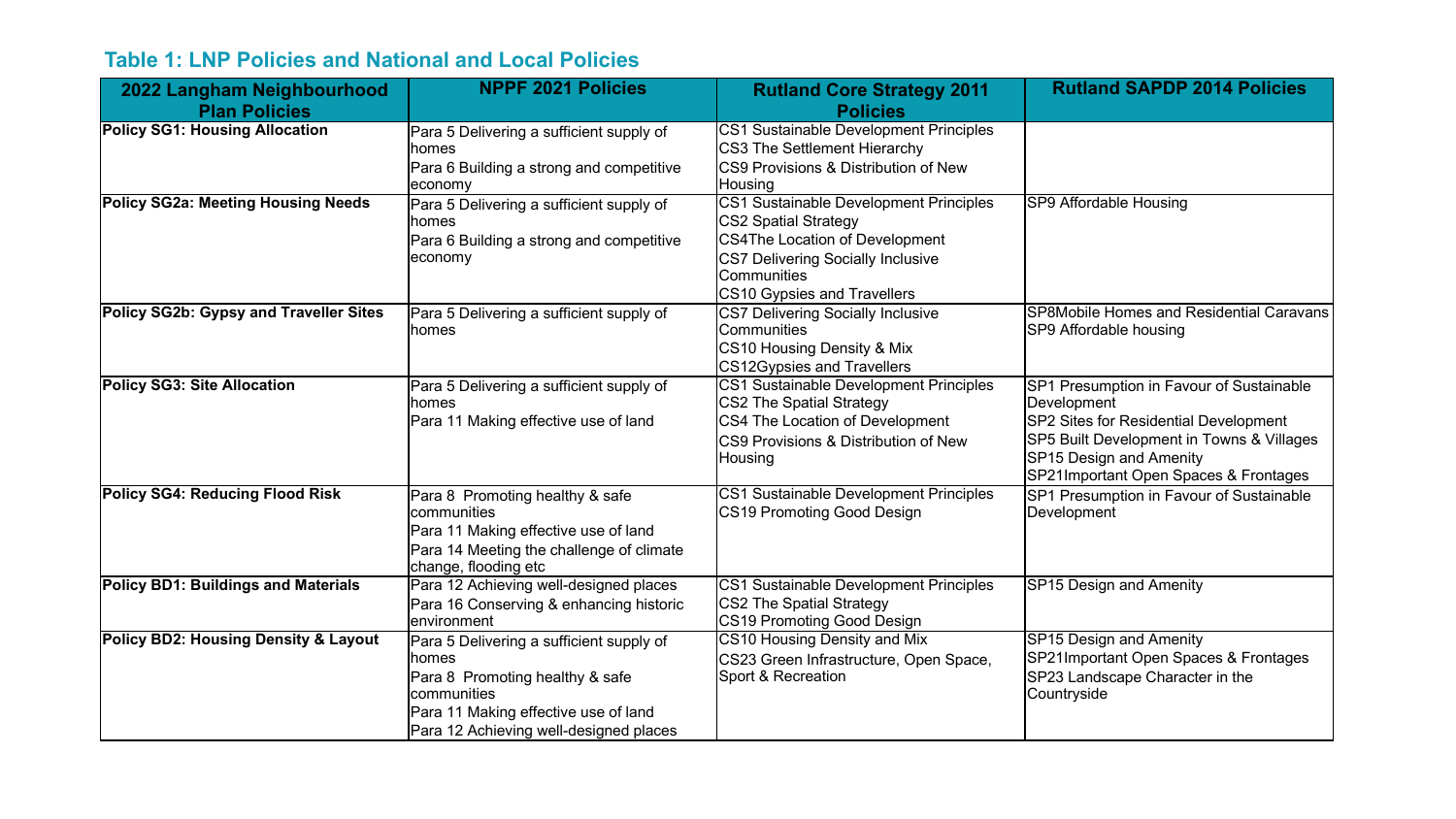| 2022 Langham Neighbourhood<br><b>Plan Policies</b>                                 | <b>NPPF 2021 Policies</b>                                                                                                                                                                                                                                   | <b>Rutland Core Strategy 2011</b><br><b>Policies</b>                                                                                                                                                              | <b>Rutland SAPDP 2014 Policies</b>                                               |
|------------------------------------------------------------------------------------|-------------------------------------------------------------------------------------------------------------------------------------------------------------------------------------------------------------------------------------------------------------|-------------------------------------------------------------------------------------------------------------------------------------------------------------------------------------------------------------------|----------------------------------------------------------------------------------|
| Policy BD3a: Water Quality and<br>Management                                       | Para 8 Promoting healthy & safe<br>communities<br>Para 11 Making effective use of land<br>Para 14 Meeting the challenge of climate<br>change, flooding etc                                                                                                  | <b>CS1 Sustainable Development Principles</b><br>CS2 The Spatial Strategy<br>CS19 Promoting Good Design                                                                                                           | SP1 Presumption in Favour of Sustainable<br>Development                          |
| Policy BD3b: Promoting Broadband<br><b>Access</b>                                  | Para 6 Building a strong and competitive<br>economy<br>Para 10 Supporting high quality<br>communications                                                                                                                                                    | <b>CS13 Employment and Economic</b><br>Development                                                                                                                                                                | SP14Telecommunications & High-speed<br><b>Broadband</b>                          |
| Policy BD3c: Energy Efficient<br> Construction                                     | Para 6 Building a strong and competitive<br>economy<br>Para 8 Promoting healthy & safe<br>communities<br>Para 11 Making effective use of land<br>Para 12 Achieving well-designed places<br>Para 14 Meeting the challenge of climate<br>change, flooding etc | CS1 Sustainable Development Principles<br>CS2 The Spatial Strategy<br><b>CS18Sustainable Transport &amp; Accessibility</b><br>CS19 Promoting Good Design CS20 Energy<br>Efficiency & Low Carbon Energy Generation | SP1 Presumption in Favour of Sustainable<br>Development                          |
| <b>Policy BD4: Architectural Features</b>                                          | Para 12 Achieving well-designed places                                                                                                                                                                                                                      | <b>CS2 The Spatial Strategy</b><br>CS19 Promoting Good Design                                                                                                                                                     | <b>SP15 Design and Amenity</b><br>SP23 Landscape Character in the<br>Countryside |
| <b>Policy CH1: Conservation Area</b>                                               | Para 16 Conserving & enhancing historic<br>lenvironment                                                                                                                                                                                                     | <b>CS2 The Spatial Strategy</b><br>CS22 The Historic & Cultural Environment                                                                                                                                       | <b>SP16 Advertisements</b><br>SP20 The Historic Environment                      |
| Policy CH2: Sites of Historical Importance Para 16 Conserving & enhancing historic | lenvironment                                                                                                                                                                                                                                                | <b>CS2 The Spatial Strategy</b><br>CS22 The Historic & Cultural Environment                                                                                                                                       | SP20 The Historic Environment                                                    |
| Policy CH3: Sites of Archaeological<br><b>Importance</b>                           | Para 16 Conserving & enhancing historic<br>lenvironment                                                                                                                                                                                                     | <b>CS2 The Spatial Strategy</b><br>CS22 The Historic & Cultural Environment                                                                                                                                       | SP20 The Historic Environment                                                    |
| <b>Policy RS1: Landscape Character</b>                                             | Para 8 Promoting healthy & safe<br>communities<br>Para 11 Making effective use of land<br>Para 13 Protecting Green Belt land (though<br>no green belt but valuable open land)<br>Para 14 Meeting the challenge of climate<br>change, flooding etc           | <b>CS2 The Spatial Strategy</b><br>CS21 The Natural Environment CS23 Green<br>Infrastructure, Open Space, Sport &<br>Recreation                                                                                   | SP23 Landscape Character in the<br>Countryside                                   |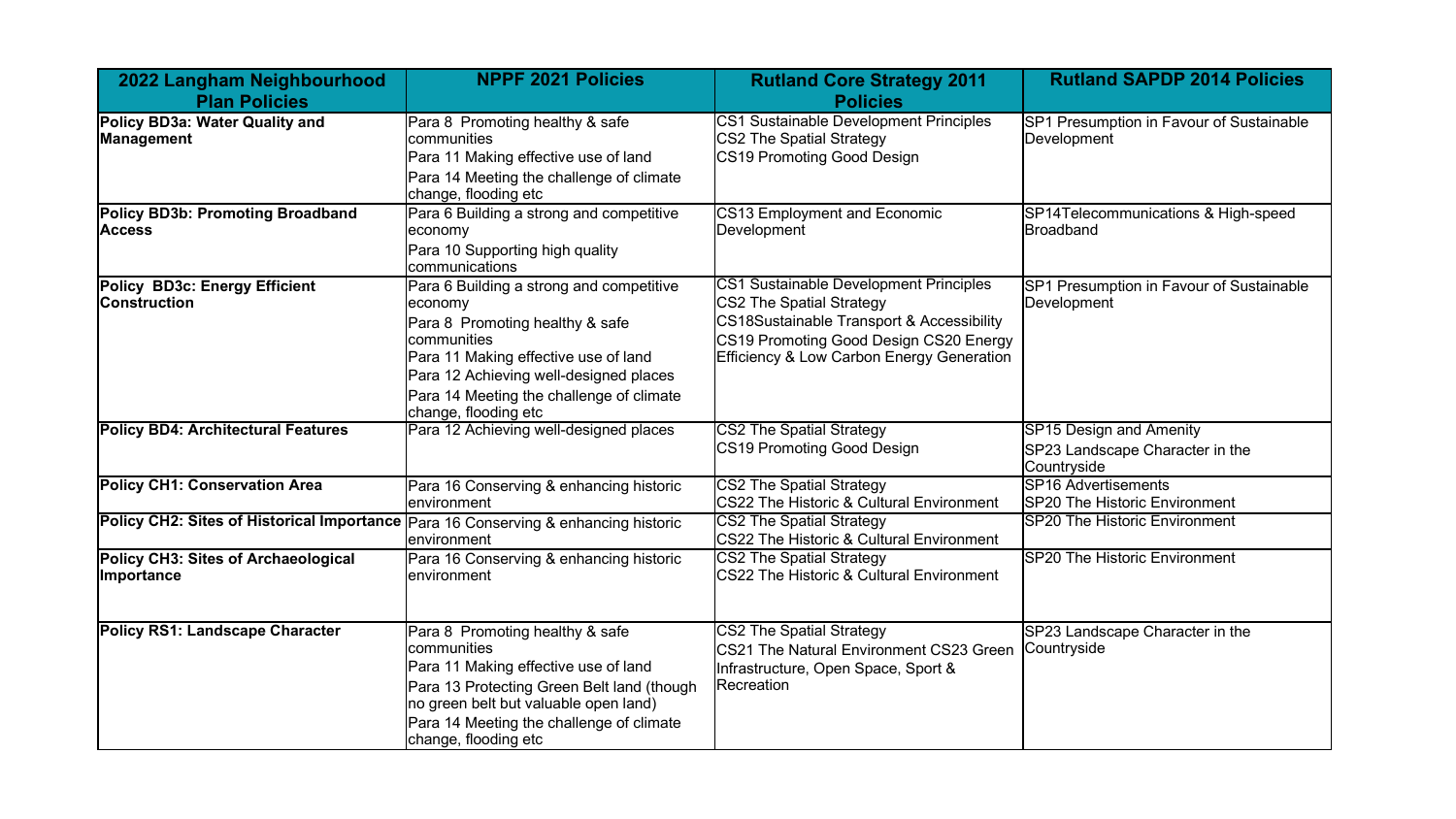| 2022 Langham Neighbourhood                           | <b>NPPF 2021 Policies</b>                                                                                                                                                                                                                         | <b>Rutland Core Strategy 2011</b>                                                                                                                                                                                               | <b>Rutland SAPDP 2014 Policies</b>                                                                                                                                                                                                                                                                                                                                                                                           |
|------------------------------------------------------|---------------------------------------------------------------------------------------------------------------------------------------------------------------------------------------------------------------------------------------------------|---------------------------------------------------------------------------------------------------------------------------------------------------------------------------------------------------------------------------------|------------------------------------------------------------------------------------------------------------------------------------------------------------------------------------------------------------------------------------------------------------------------------------------------------------------------------------------------------------------------------------------------------------------------------|
| <b>Plan Policies</b>                                 |                                                                                                                                                                                                                                                   | <b>Policies</b>                                                                                                                                                                                                                 |                                                                                                                                                                                                                                                                                                                                                                                                                              |
| Policy RS2: Development in the<br><b>Countryside</b> | Para 8 Promoting healthy & safe<br>communities<br>Para 11 Making effective use of land<br>Para 12 Achieving well-designed places                                                                                                                  | CS1 Sustainable Development Principles<br>CS2 The Spatial Strategy<br>CS4 The Location of Development<br>CS16 The rural Economy<br>CS21 The Natural Environment CS23 Green<br>Infrastructure, Open Space, Sport &<br>Recreation | SP2 Sites for Residential development<br>SP5 Built Development in Towns & Villages<br>SP6 Housing in the Countryside<br>SP7 Non-residential Development in the<br>Countryside<br>SP8 Mobile Homes & Residential Caravans<br>SP13 Agricultural, horticultural, Equestrian &<br>forestry Development<br>SP19 Biodiversity & Geodiversity<br>Conservation<br>SP23 Landscape Character in the<br>Countryside<br>SP <sub>24</sub> |
| Policy RS3: Energy Generation in the<br>Countryside  | Para 11 Making effective use of land<br>Para 14 Meeting the challenge of climate<br>change, flooding etc                                                                                                                                          | CS1 Sustainable Development Principles<br>CS19 Promoting Good Design CS20 Energy<br>Efficiency & Low Carbon Energy Generation                                                                                                   | SP7 Non-residential Development in the<br>Countryside<br>SDP18 Wind Turbines and Low Carbon<br><b>Energy Developments</b>                                                                                                                                                                                                                                                                                                    |
| <b>Policy RS4a: Green Separation Zone</b>            | Para 8 Promoting healthy & safe<br>communities<br>Para 11 Making effective use of land<br>Para 13 Protecting Green Belt land (though<br>no green belt but valuable open land)<br>Para 14 Meeting the challenge of climate<br>change, flooding etc | <b>CS2 The Spatial Strategy</b><br>CS21 The Natural Environment CS23 Green<br>Infrastructure, Open Space, Sport &<br>Recreation                                                                                                 | SP23 Landscape Character in the<br>Countryside                                                                                                                                                                                                                                                                                                                                                                               |
| Policy RS4b: Wildlife Buffer Zone                    | Para 8 Promoting healthy & safe<br>communities<br>Para 11 Making effective use of land<br>Para 13 Protecting Green Belt land (though<br>no green belt but valuable open land)<br>Para 14 Meeting the challenge of climate<br>change, flooding etc | <b>CS2 The Spatial Strategy</b><br>CS7 Delivering Socially Inclusive<br>Communities<br>CS19 Promoting Good Design CS21 The<br>Natural Environment<br>CS23 Green Infrastructure, Open Space,<br>Sport & Recreation               | <b>SP15 Design and Amenity</b><br>SP23 Landscape Character in the<br>Countryside                                                                                                                                                                                                                                                                                                                                             |
| <b>Policy RS5: Biodiversity</b>                      | Para 11 Making effective use of land<br>Para 14 Meeting the challenge of climate<br>change, flooding etc<br>Para 14 Meeting the challenge of climate<br>change, flooding etc                                                                      | CS1 Sustainable Development Principles<br>CS21 The Natural Environment CS23 Green<br>Infrastructure, Open Space, Sport &<br>Recreation                                                                                          | SP19 Biodiversity and Geodiversity<br>Conservation                                                                                                                                                                                                                                                                                                                                                                           |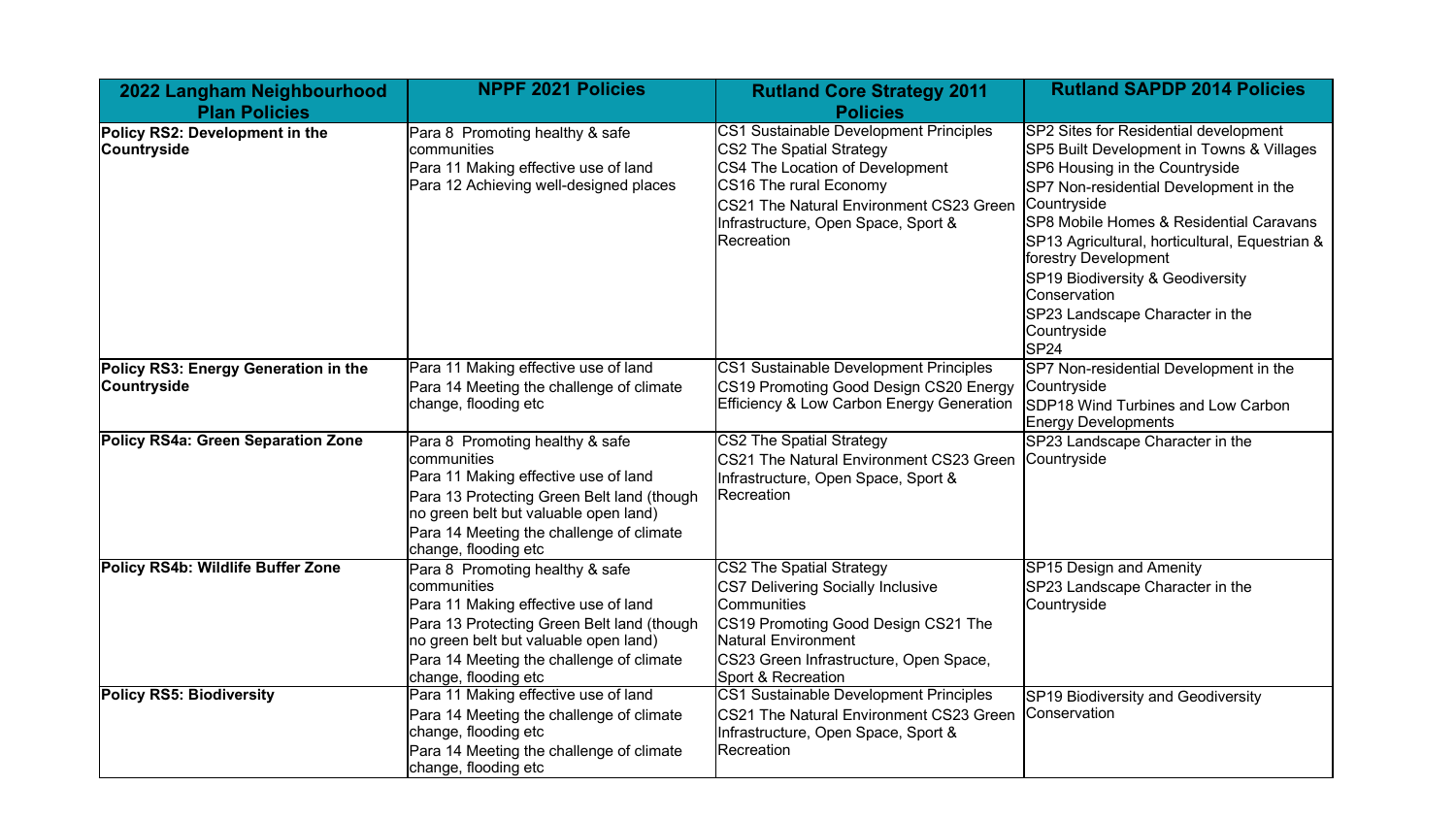| 2022 Langham Neighbourhood            | <b>NPPF 2021 Policies</b>                | <b>Rutland Core Strategy 2011</b>      | <b>Rutland SAPDP 2014 Policies</b>    |
|---------------------------------------|------------------------------------------|----------------------------------------|---------------------------------------|
| <b>Plan Policies</b>                  |                                          | <b>Policies</b>                        |                                       |
| Policy VC 1: Important Open Green     | Para 11 Making effective use of land     | CS1 Sustainable Development Principles | SP21Important Open Spaces & Frontages |
| <b>Spaces</b>                         | Para 12 Achieving well-designed places   | <b>CS2 The Spatial Strategy</b>        |                                       |
|                                       | Para 14 Meeting the challenge of climate | CS23 Green Infrastructure, Open Space, |                                       |
|                                       | change, flooding etc                     | Sport & Recreation                     |                                       |
| <b>Policy VC2: Gardens and Verges</b> | Para 11 Making effective use of land     | CS2 The Spatial Strategy               | <b>SP15 Design and Amenity</b>        |
|                                       | Para 12 Achieving well-designed places   | CS19 Promoting Good Design CS21 The    | SP21Important Open Spaces & Frontages |
|                                       | Para 14 Meeting the challenge of climate | <b>Natural Environment</b>             |                                       |
|                                       | change, flooding etc                     | CS23 Green Infrastructure, Open Space, |                                       |
|                                       |                                          | Sport & Recreation                     |                                       |
| Policy VC3: Street Character          | Para 8 Promoting healthy & safe          | CS2 The Spatial Strategy               | SP15 Design and Amenity               |
|                                       | <b>Icommunities</b>                      | CS19 Promoting Good Design             | SP16 Advertisements                   |
|                                       | Para 12 Achieving well-designed places   |                                        | SP17 Outdoor Lighting                 |
|                                       | Para 16 Conserving & enhancing historic  |                                        |                                       |
|                                       | lenvironment                             |                                        |                                       |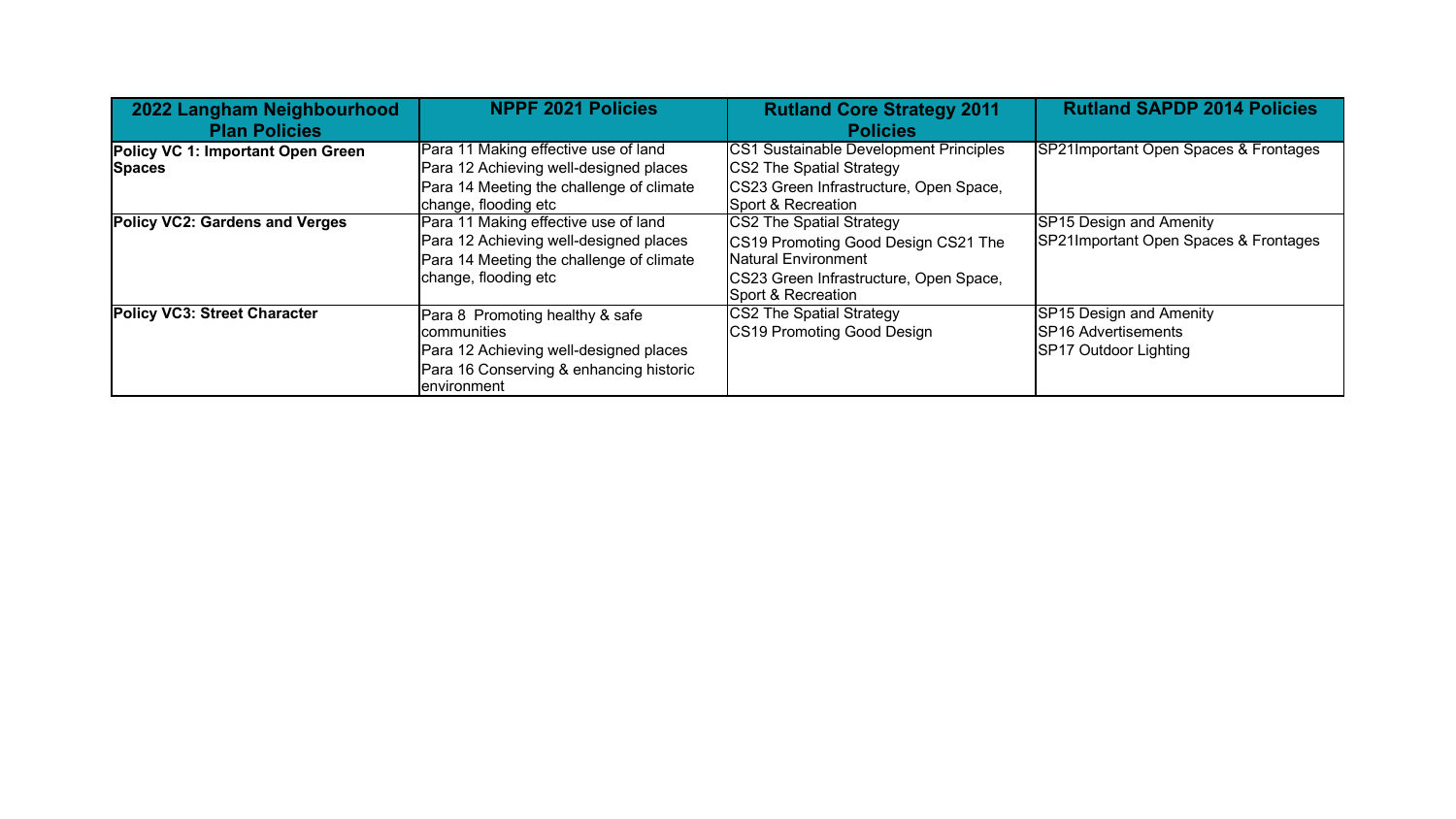5,6 The vision itself refers to balancing the growth of Langham with the preservation of its rural setting and and historical heritage, and at the same time looking to the future with regard to climate change and technology.

# *Community Vision for Langham Parish 2022-2041*

We will continue to grow, develop and thrive as a parish, meeting the changing *needs of the community. We will adapt to & mitigate the effects of climate change and embrace new technology whilst preserving the distinctive character, landscape and setting of the village, which has evolved over centuries.*

- 5.7 The first set of objectives produced in 2020 for community comment covered the economic, environmental and community dimensions under the six headings:
	- To protect the best elements of the natural and built environments
	- To ensure that development within the plan area is sensitive, proportionate and sustainable.
	- To ensure that the rural nature of the parish is maintained, supported and encouraged, safeguarding the natural environment and the wildlife in the areas and minimising all forms of pollution.
	- To encourage cohesion of the whole parish locating development sites close to the Planned Limits of Development and ensuring that the rate of growth does not exceed the provision of facilities such as traffic systems, sewage, doctors surgery, schools etc.
	- To protect and maintain the Conservation village and the rich historical and cultural heritage of Langham
	- To recognise and do whatever is possible to mitigate climate change.
- 5.8 The community felt that refining the objectives down to fewer would take away the granularity of what the LNP is trying to achieve, The resulting 22 objectives together support development whilst recognising the important of safeguarding and enhancing the special qualities that contribute to the specific character of Langham and the wellbeing of its residents, present and future.
- 5.9The following table helps to further demonstrate the Plan's comprehensive contribution to sustainable development.

5,10 Table 1 below shows how the 2022 Objectives and Policies align with the three verarching objectives of the NPPF2021 – namely economic, social and environmental,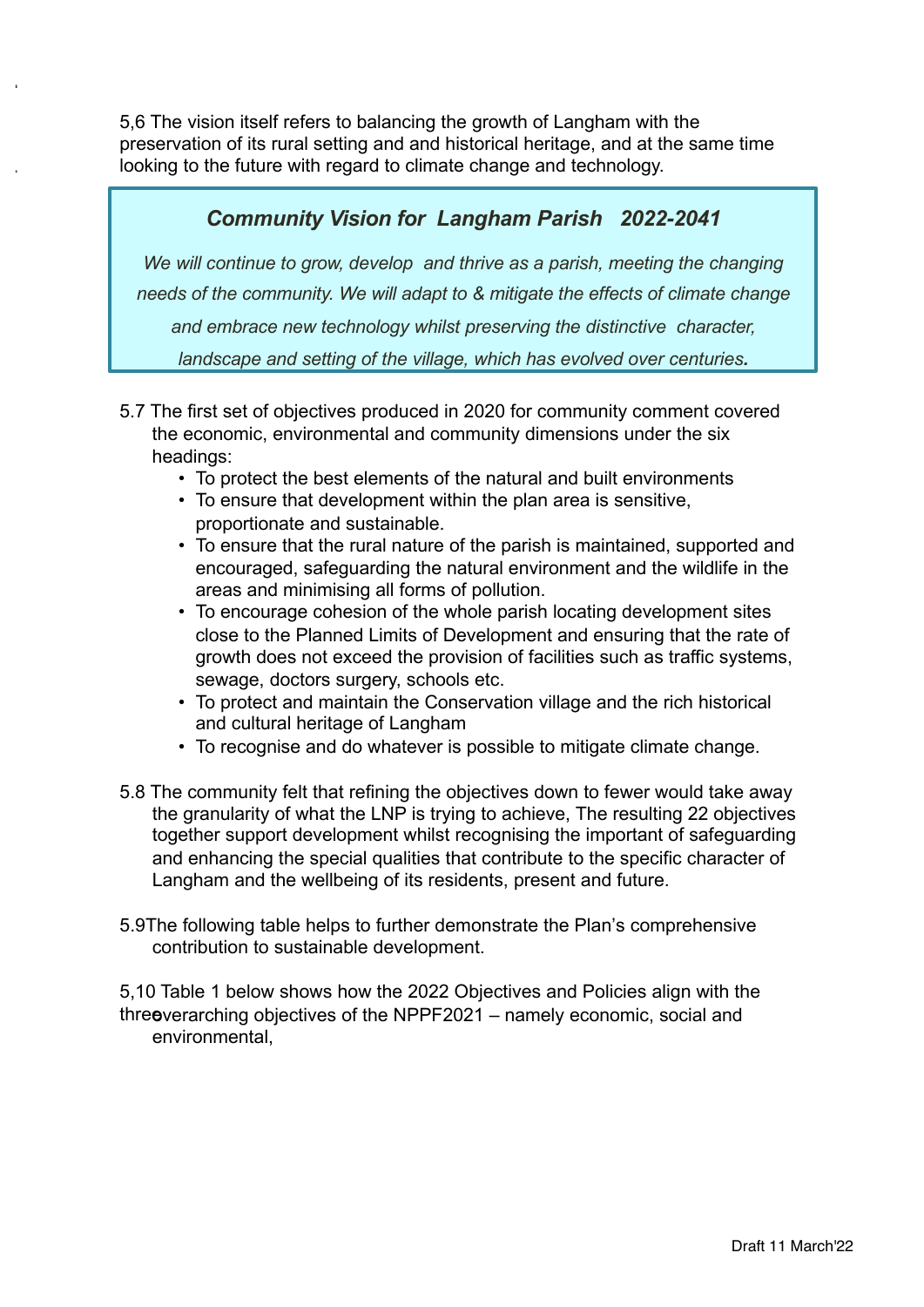## **6. Basic Condition (f) – Compatibility with relevant EU and domestic obligations**

6.1 Until 31st January 2021 all neighbourhood plans had to be compatible with European Legislation. When the UK left the EU an Agreement on the Withdrawal of the United Kingdom of Great Britain and Northern Ireland from the European Union

and the European Atomic Energy Community was reached. All EU law, across all policy areas, remains applicable to and in the United Kingdom, with the exception of provisions of the Treaties and acts, which were not binding upon and in the United Kingdom before the entry into force of the Withdrawal Agreement. The same is true for acts amending such acts.

- 6.2 The statement below demonstrates how the Langham Neighbourhood Plan does not breach and is compatible with those EU obligations.
- 6.3 Rutland County Council recommends that a Strategic Environmental Assessment (SEA ) be produced and this was made available in March 2022.
- 6.4 The SEA Screening Report takes into account the latest regulations, guidance and court judgements relating to this area and shows that Langham Neighbourhood Plan will not have any significant environmental effects
- 6.5 In their formal responses to consultation on the draft LNP in December 2021/ January 2022,
	- **Historic England** asked for no changes and supported the degree of protection of the Conservation Village , its historical buildings and structures and archaeological sites.
	- **Natural England** responded *'Langham has no nationally or internationally designated sites within its plan area, however we would like to broadly welcome the plan and are encouraged by the inclusion of policies which aim to protect the non-designated biodiversity assets the parish boasts. In Addition, we welcome the breadth of Supplementary documents which have been produced alongside the plan; are also encouraged by the inclusion of the 'Climate Change – Energy Efficiency and Water Management' document. We would also like to welcome the Objectives set out within the plan; are encouraged by the commitment to maintain and enhance biodiversity in/around Langham. The areas specified for protection against development in Policy RS5: Biodiversity are a welcome addition in the plan and we would also endorse the enhancement of these sites.'*
	- **The Environment Agency** welcomes the wording of the vision, notes that both Climate Change and flooding are addressed, welcomes policies around Biodiversity and Energy Efficient Construction, and picks out policies to support. It also notes that the LNP has highlighted the need for a Flood Assessment for two of the designated 'Sites for Development' and finally suggested an addition of differentiating between fluvial and pluvial water in flood risk.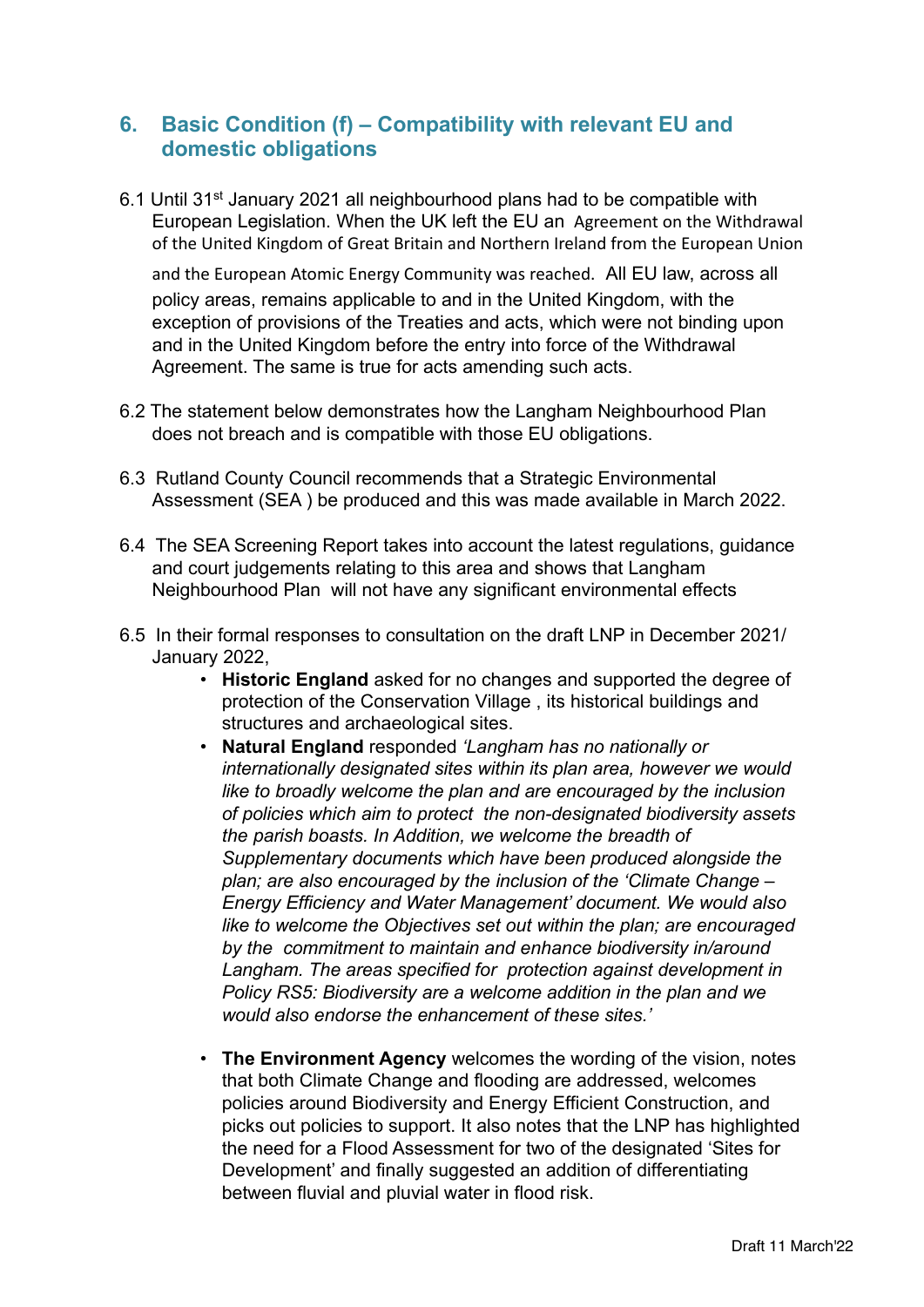- 6.6 In addition, the Neighbourhood Plan has regard to the fundamental rights and freedoms guaranteed under the European Convention on Human Rights and complies with the Human Rights Act 1998. The accompanying support document SDL2 Public Consultation Report sets out the process followed in terms of community involvement.
- Table 2 Below lists all National and local policies and their relationship with the policies in the 2022 LNP.

## **7. Basic Condition (g) – Prescribed Matters**

7.1 An additional basic condition is prescribed under Regulation 32 of the Neighbourhood Planning (General) Regulations 2012 as follows:

*"The making of the Neighbourhood Development Plan is not likely to have any significant effect on a European Site (as defined in the Conservation of Habitats and Species Regulations 2010 (2)) or a European offshore marine site (as defined in the Offshore Marine Conservation (Natural Habitats, &c) Regulations 2007 (3)), (either alone or in combination with other plans and projects)".*

7.2 The comments received from Natural England states that there are no nationally or internationally designated sites within its plan area. Rutland Water is more than 5 miles away from Langham and the town of Oakham lies between them.

## **8. Basic Condition (b) & (c) – Historic Buildings & Conservation Area**

- 8.1 International, national and local policies all call for the protection of Conservation Areas and Listed buildings and structures in order to perpetuate the cultural heritage of the settlement for future generations.
- 8.2 Langham is a Conservation village with Article 4 Direction at its core. The extent of the Conservation area extends beyond the Planned Limits of Development in order to ensure the setting of the village is safeguarded. A map showing this is in the 2022 LNP on page 47.
- 8.3 Section 6 of the LNP is dedicated to Historical and Cultural Heritage, with all Listed Buildings being identified on page 49, and all sites of historical finds mapped on pages 52-55. Three Policies call for protection of the Conservation Area and the Historic buildings and structures
- 8.4 Site selection for housing has been mindful of the location, setting and views afforded these historical buildings. Similarly, view of these buildings are also being protected where possible.
- 8.5 The LNP fulfils the Basic Conditions (b) and (c ).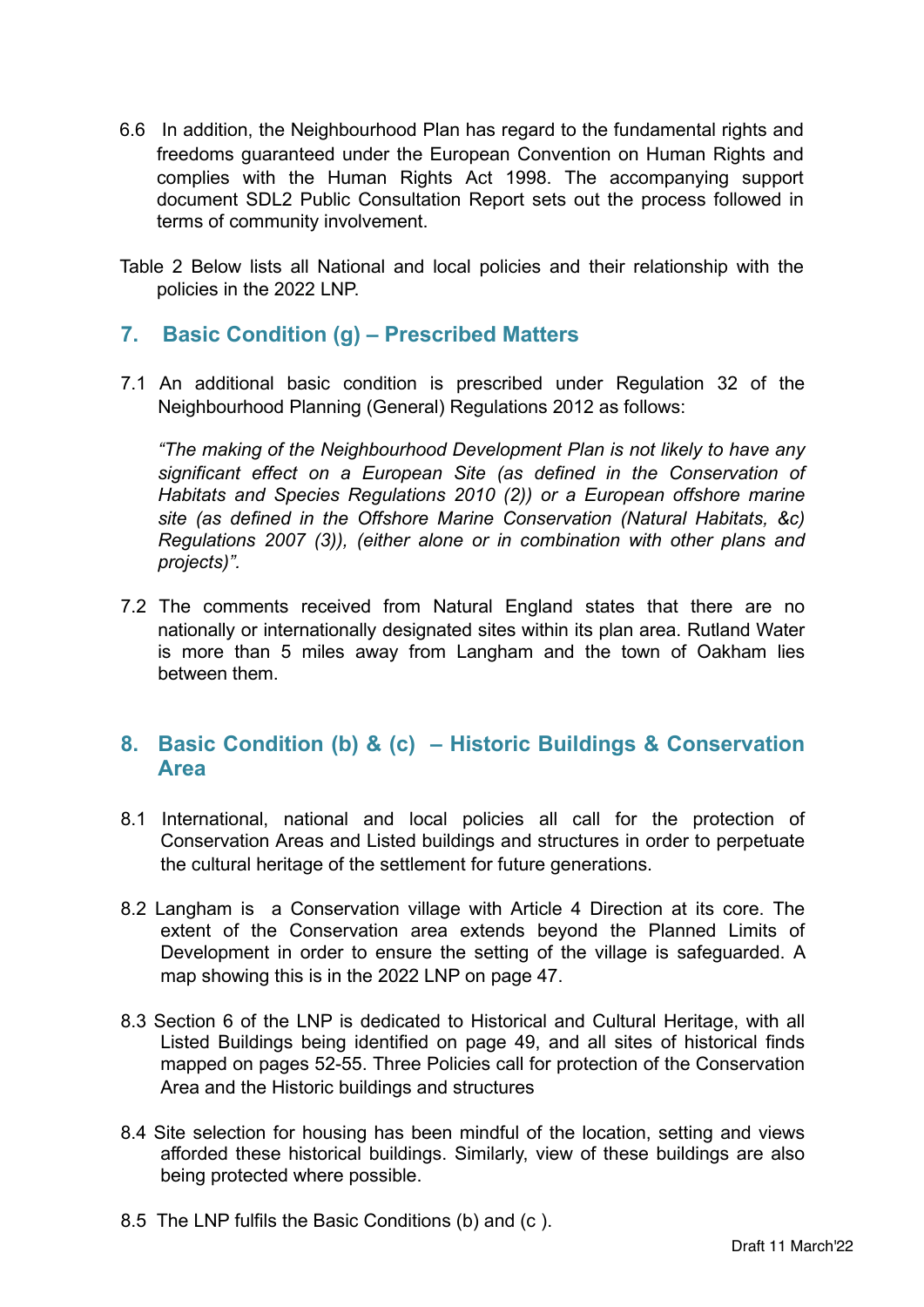# **Table 2: LNP Objectives and Policies and NPPF Objectives**

| <b>NPPF Sustainable</b>                                                                                                                                      | <b>Contribution through the 2022 LNP Objectives</b>                                                                                                                                                                                                                                                                                                       | <b>Contribution through the 2022 LNP Policies</b>                                                                                                                                            |
|--------------------------------------------------------------------------------------------------------------------------------------------------------------|-----------------------------------------------------------------------------------------------------------------------------------------------------------------------------------------------------------------------------------------------------------------------------------------------------------------------------------------------------------|----------------------------------------------------------------------------------------------------------------------------------------------------------------------------------------------|
| <b>Development</b>                                                                                                                                           |                                                                                                                                                                                                                                                                                                                                                           | (Policies detailed in support document SDL1 Policies)                                                                                                                                        |
| <b>NPPF 2021</b><br>An economic objective - to<br>and competitive economy, by<br>ensuring that sufficient land of                                            | <b>Objective SG1: Housing Allocation</b><br>The number of houses built in Langham is consistent with the national and local housing<br>help build a strong, responsive targets whilst ensuring a sustainable rate of growth that still retains the rural character of<br>the parish.                                                                      | Policy SG1: Housing Allocation                                                                                                                                                               |
| the right types is available in<br>the right places and at the<br>right time to support growth,<br>innovation and improved<br>and coordinating the provision | Objectives SG2a and b: Meeting Housing Needs<br>The housing supply will offer choice to all demographic groups whilst reflecting and<br>enhancing the character of Langham.<br>Travellers and Gypsies are treated equally as part of the community and are subject to the<br>productivity; and by identifying same planning constraints as everyone else. | Policy SG2a: Meeting Housing Needs<br>Policy SG2b: Gypsy and Traveller Sites                                                                                                                 |
| of infrastructure                                                                                                                                            | <b>Objective SG3: Site Allocation</b><br>Increase in housing of all types, including caravans, will be managed solely via allocation of<br>preferred sites (including Windfall) as detailed in this Plan.                                                                                                                                                 | Policy SG3: Site Allocation                                                                                                                                                                  |
|                                                                                                                                                              | Objective SG4: Climate Change & Flooding<br>New developments of any size will be required to mitigate any potential flood risk where<br>required, and to take into account climate change before receiving planning permission.                                                                                                                           | <b>Policy SG4: Reducing Flood Risk</b><br>Policy BD3a: Water Quality and management<br><b>Policy BD3c: Energy Efficient Construction</b><br>Policy RS3: Energy Generation in the Countryside |
|                                                                                                                                                              | Objective BD3a: Building for the future<br>To ensure new buildings are fit for the evolving needs of the future, both environmental<br>and technological.                                                                                                                                                                                                 | <b>Policy SG2a: Meeting Housing Needs</b><br><b>Policy BD3b: Promoting Broadband Access</b>                                                                                                  |
|                                                                                                                                                              | <b>Objective BD3b: Energy Efficient Construction</b><br>New homes will be designed and built with a view to reducing the carbon footprint now and <b>Policy BD3a: Water Quality and Management</b><br>in the future by focusing on energy efficiency and water technology efficiency.                                                                     | Policy SG4: Reducing Flood Risk<br><b>Policy BD3c: promoting Energy Efficient Construction</b>                                                                                               |
|                                                                                                                                                              | Objective RS3: Energy generation in the Countryside<br>Solar farms and other energy generating developments will be encouraged only if they are<br>also seen to make a positive contribution to the parish.                                                                                                                                               | Policy RS3: Energy Generation in the Countryside                                                                                                                                             |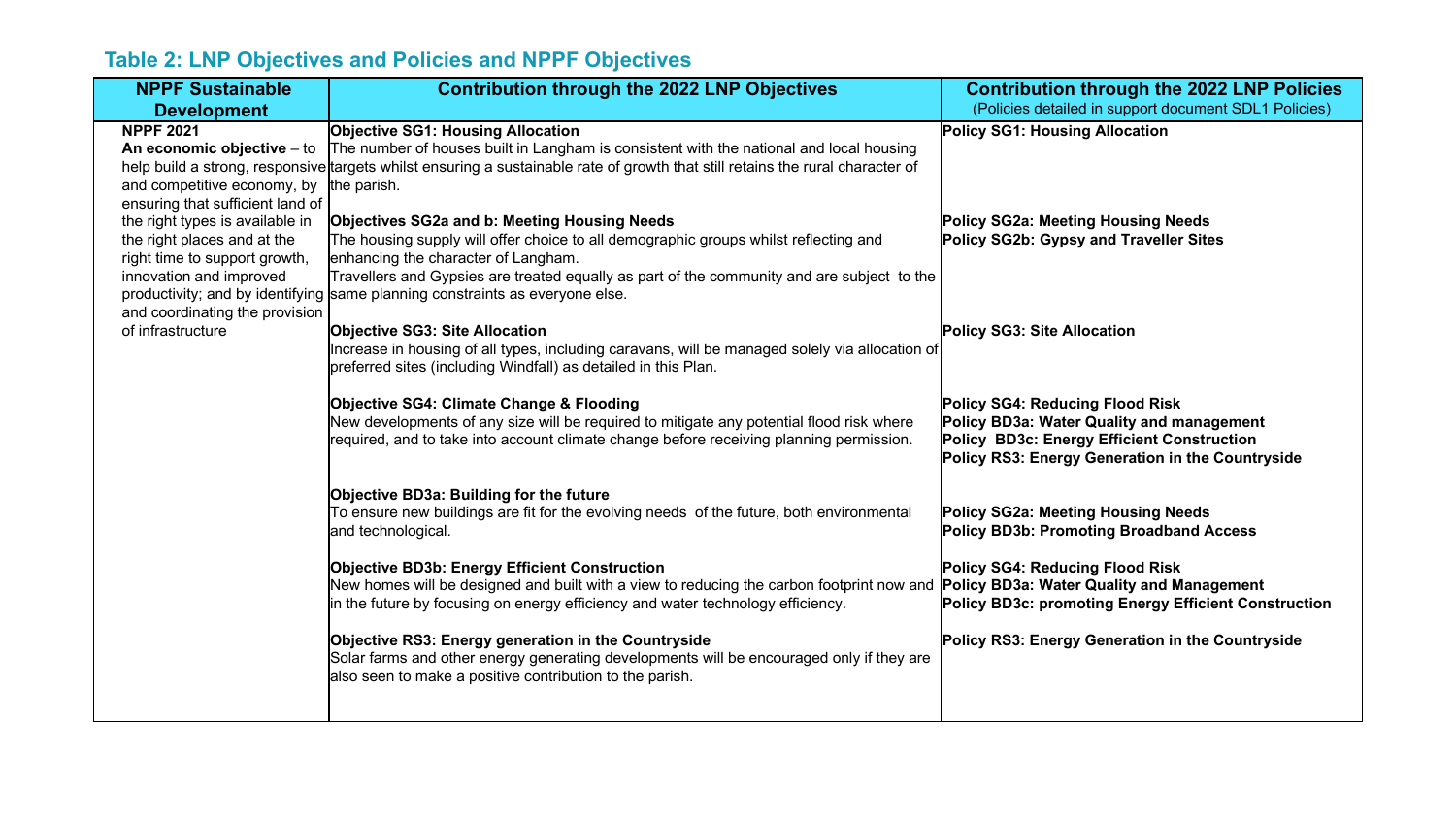| <b>Contribution through the 2022 LNP Policies</b><br>(Policies detailed in support document SDL1 Policies) |
|------------------------------------------------------------------------------------------------------------|
| Policy BD1: Buildings and Materials                                                                        |
| Policy BD2: Housing Density and Layout                                                                     |
| Policy BD4: Architectural Features                                                                         |
| Policy CH1: Conservation Area                                                                              |
| Policy CH2: Sites of Historical Importance                                                                 |
| Policy CH3: Sites of Archaeological Importance                                                             |
| Policy RS1: Landscape Character                                                                            |
| Policy RS2: Development in the Countryside                                                                 |
|                                                                                                            |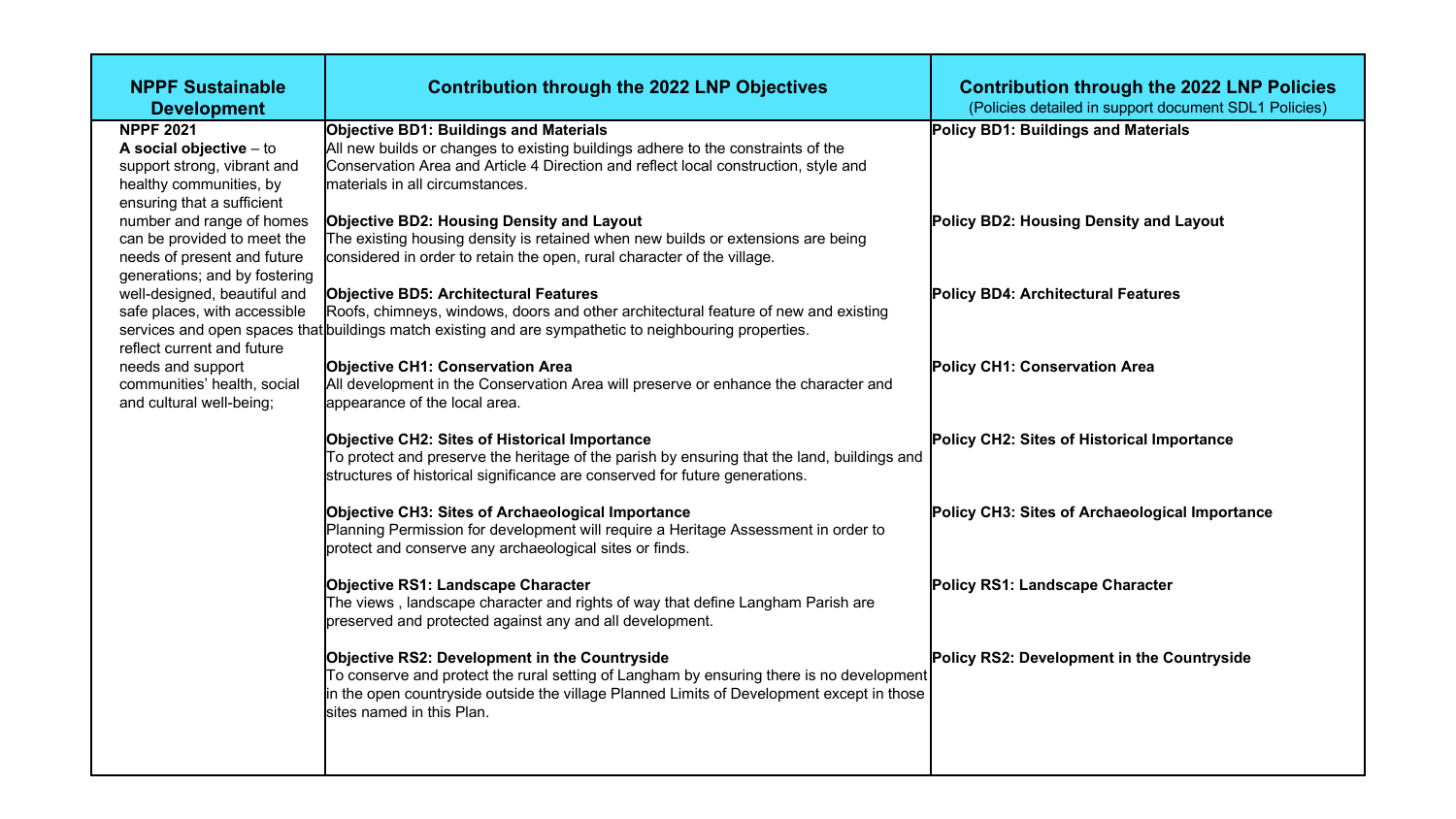| <b>NPPF Sustainable</b><br><b>Development</b>                                                                                                           | <b>Contribution through the 2022 LNP Objectives</b>                                                                                                                                                                                                                                                                                                                                             | <b>Contribution through the 2022 LNP Policies</b><br>(Policies detailed in support document SDL1 Policies)                                  |
|---------------------------------------------------------------------------------------------------------------------------------------------------------|-------------------------------------------------------------------------------------------------------------------------------------------------------------------------------------------------------------------------------------------------------------------------------------------------------------------------------------------------------------------------------------------------|---------------------------------------------------------------------------------------------------------------------------------------------|
| <b>NPPF 2021</b><br>A social objective -<br>continued.                                                                                                  | Objectives RS4a and b: Green Separation Zone & Wildlife Buffer Zone.<br>To preserve the distinct identity of Langham by protecting a Green Separation Zone<br>between Oakham North and the southern village boundary and prohibiting any and all<br>development in that area.<br>To preserve the security, seclusion and calm for our residential retirement community of<br>over 50 year olds. | PolicyRS4a: Green Separation Zone<br>PolicyRS4b: Wildlife Buffer Zone                                                                       |
|                                                                                                                                                         | <b>Objective VC1: Important Open Green Spaces</b><br>To preserve the rural character of the village by ensuring that no development will impinge<br>on the identified Open Green Spaces and Frontages or block or otherwise obscure<br>important views across and within the village.                                                                                                           | Policy VC1: Important Open Green Spaces                                                                                                     |
|                                                                                                                                                         | <b>Objective VC1: Important Open Green Spaces</b><br>The verdant appearance of the village is maintained for future generations by giving<br>protection to those features whose amenity value most define it - the trees, hedges, front<br>gardens and verges.                                                                                                                                  | Policy VC1: Important Open Green Spaces                                                                                                     |
|                                                                                                                                                         | <b>Objective VC3: Street Character</b><br>Changes to Langham village due to growth and improvement will only add to or enhance<br>the character of the village today                                                                                                                                                                                                                            | Policy VC3: Street Character                                                                                                                |
| <b>NPPF 2021</b>                                                                                                                                        | <b>Objective SG3: Site Allocation</b>                                                                                                                                                                                                                                                                                                                                                           | Policy SG3: Site Allocation                                                                                                                 |
| An environmental<br>objective-to protect and<br>enhance our natural, built and                                                                          | Increase in housing of all types, including caravans, will be managed solely via allocation<br>of preferred sites (including Windfall) as detailed in this Plan.                                                                                                                                                                                                                                |                                                                                                                                             |
|                                                                                                                                                         | historic environment; including Objective SG4: Climate Change & Flooding                                                                                                                                                                                                                                                                                                                        | Policy SG4: Reducing Flood Risk                                                                                                             |
| making effective use of land,<br>improving biodiversity, using<br>natural resources prudently,<br>minimising waste and<br>pollution, and mitigating and | New developments of any size will be required to mitigate any potential flood risk where<br>required, and to take into account climate change before receiving planning permission.                                                                                                                                                                                                             | Policy BD3a: Water Quality and management<br>Policy BD3c: Energy Efficient Construction<br>Policy RS3: Energy Generation in the Countryside |
| adapting to climate change,<br>including moving to a low<br>carbon economy                                                                              | <b>Objective BD2: Housing Density and Layout</b><br>The existing housing density is retained when new builds or extensions are being<br>considered in order to retain the open, rural character of the village.                                                                                                                                                                                 | Policy BD2: Housing Density and Layout                                                                                                      |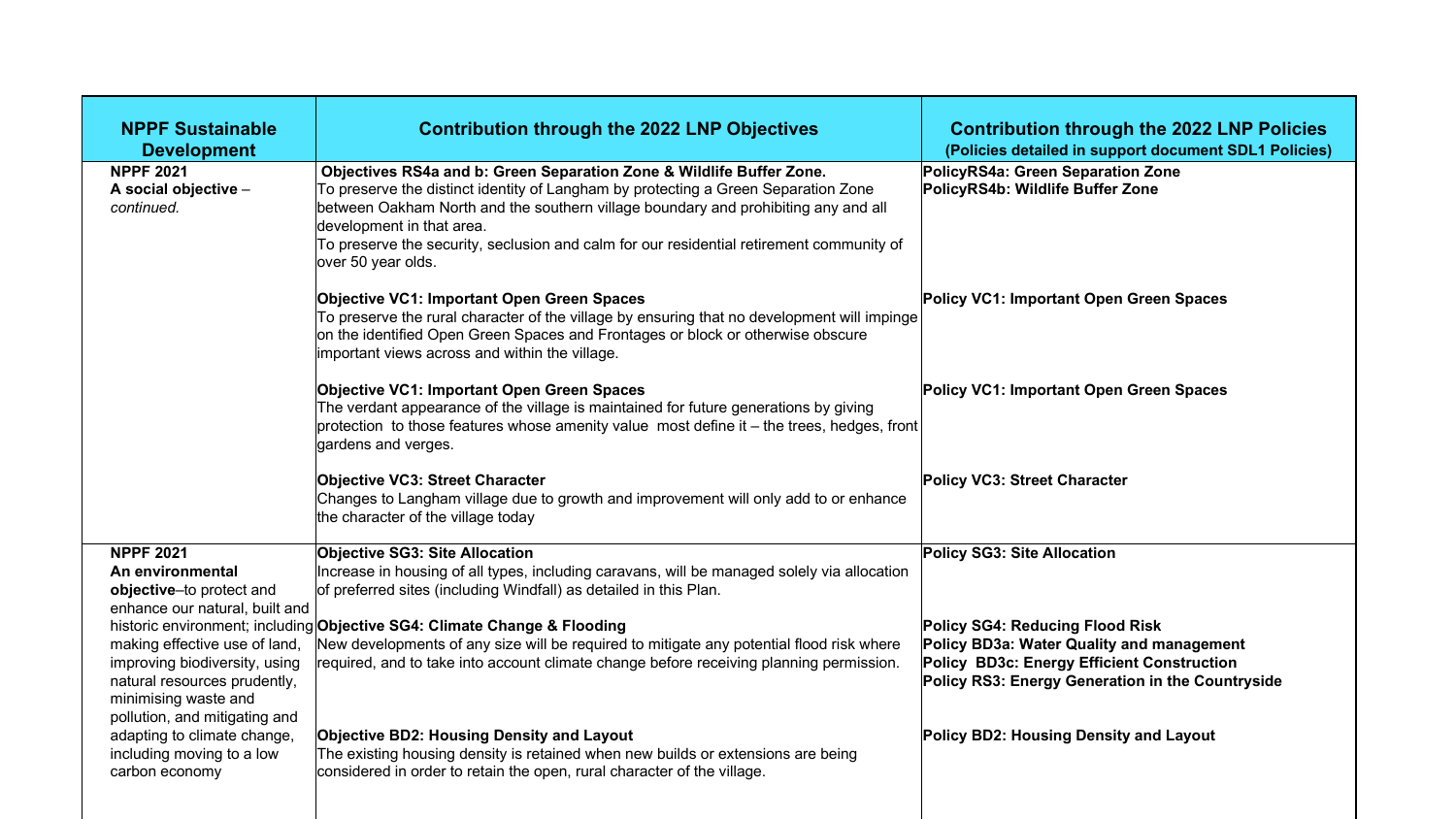| <b>NPPF Sustainable</b><br><b>Development</b>                | <b>Contribution through the 2022 LNP Objectives</b>                                                                                                                                                                                                                        | <b>Contribution through the 2022 LNP Policies</b><br>(Policies detailed in support document SDL1 Policies) |
|--------------------------------------------------------------|----------------------------------------------------------------------------------------------------------------------------------------------------------------------------------------------------------------------------------------------------------------------------|------------------------------------------------------------------------------------------------------------|
| <b>NPPF 2021</b><br>An environmental<br>objective-continued. | Objective BD3a: Building for the future<br>To ensure new buildings are fit for the evolving needs of the future, both environmental and <b>Policy BD3b: Promoting Broadband Access</b><br>technological.                                                                   | Policy BD3a: Building for the future                                                                       |
|                                                              | <b>Objective BD3b: Energy Efficient Construction</b><br>New homes will be designed and built with a view to reducing the carbon footprint now and<br>in the future by focusing on energy efficiency and water technology efficiency.                                       | Policy BD3b: Energy Efficient Construction                                                                 |
|                                                              | <b>Objective CH1: Conservation Area</b><br>All development in the Conservation Area will preserve or enhance the character and<br>appearance of the local area.                                                                                                            | <b>Policy CH1: Conservation Area</b>                                                                       |
|                                                              | <b>Objective CH2: Sites of Historical Importance</b><br>To protect and preserve the heritage of the parish by ensuring that the land, buildings and<br>structures of historical significance are conserved for future generations.                                         | Policy CH2: Sites of Historical Importance                                                                 |
|                                                              | Objective CH3: Sites of Archaeological Importance<br>Planning Permission for development will require a Heritage Assessment in order to protect<br>and conserve any archaeological sites or finds.                                                                         | <b>Policy CH3: Sites of Archaeological Importance</b>                                                      |
|                                                              | <b>Objective RS1: Landscape Character</b><br>The views, landscape character and rights of way that define Langham Parish are<br>preserved and protected against any and all development.                                                                                   | Policy RS1: Landscape Character                                                                            |
|                                                              | <b>Objective RS2: Development in the Countryside</b><br>To conserve and protect the rural setting of Langham by ensuring there is no development<br>in the open countryside outside the village Planned Limits of Development except in those<br>sites named in this Plan. | Policy RS2: Development in the Countryside                                                                 |
|                                                              | Objective RS3: Energy generation in the Countryside<br>Solar farms and other energy generating developments will be encouraged only if they are<br>also seen to make a positive contribution to the parish.                                                                | Policy RS3: Energy generation in the Countryside                                                           |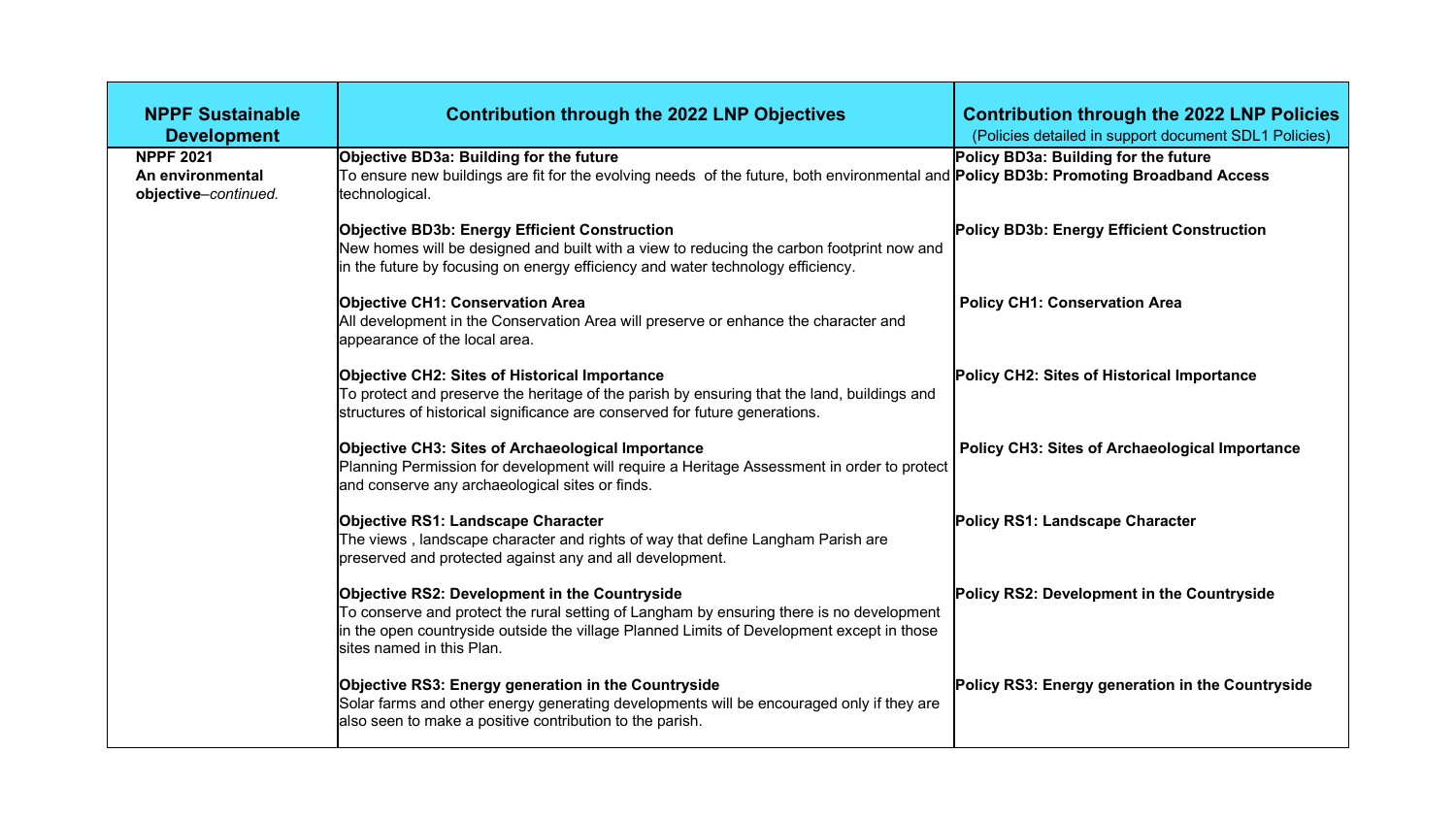| <b>NPPF Sustainable</b><br><b>Development</b>                | <b>Contribution through the 2022 LNP Objectives</b>                                                                                                                                                                                                                                                                                                                                             | <b>Contribution through the 2022 LNP Policies</b><br>(Policies detailed in support document SDL1 Policies) |
|--------------------------------------------------------------|-------------------------------------------------------------------------------------------------------------------------------------------------------------------------------------------------------------------------------------------------------------------------------------------------------------------------------------------------------------------------------------------------|------------------------------------------------------------------------------------------------------------|
| <b>NPPF 2021</b><br>An environmental<br>objective-continued. | Objectives RS4a and b: Green Separation Zone & Wildlife Buffer Zone.<br>To preserve the distinct identity of Langham by protecting a Green Separation Zone<br>between Oakham North and the southern village boundary and prohibiting any and all<br>development in that area.<br>To preserve the security, seclusion and calm for our residential retirement community of<br>over 50 year olds. | PolicyRS4a: Green Separation Zone<br>PolicyRS4b: Wildlife Buffer Zone                                      |
|                                                              | <b>Objective VC1: Important Open Green Spaces</b><br>To preserve the rural character of the village by ensuring that no development will impinge<br>on the identified Open Green Spaces and Frontages or block or otherwise obscure<br>important views across and within the village.                                                                                                           | Policy VC1: Important Open Green Spaces                                                                    |
|                                                              | <b>Objective VC2: Gardens and Verges</b><br>The verdant appearance of the village is maintained for future generations by giving<br>protection to those features whose amenity value most define it - the trees, hedges, front<br>gardens and verges.                                                                                                                                           | Policy VC2: Gardens and Verges                                                                             |